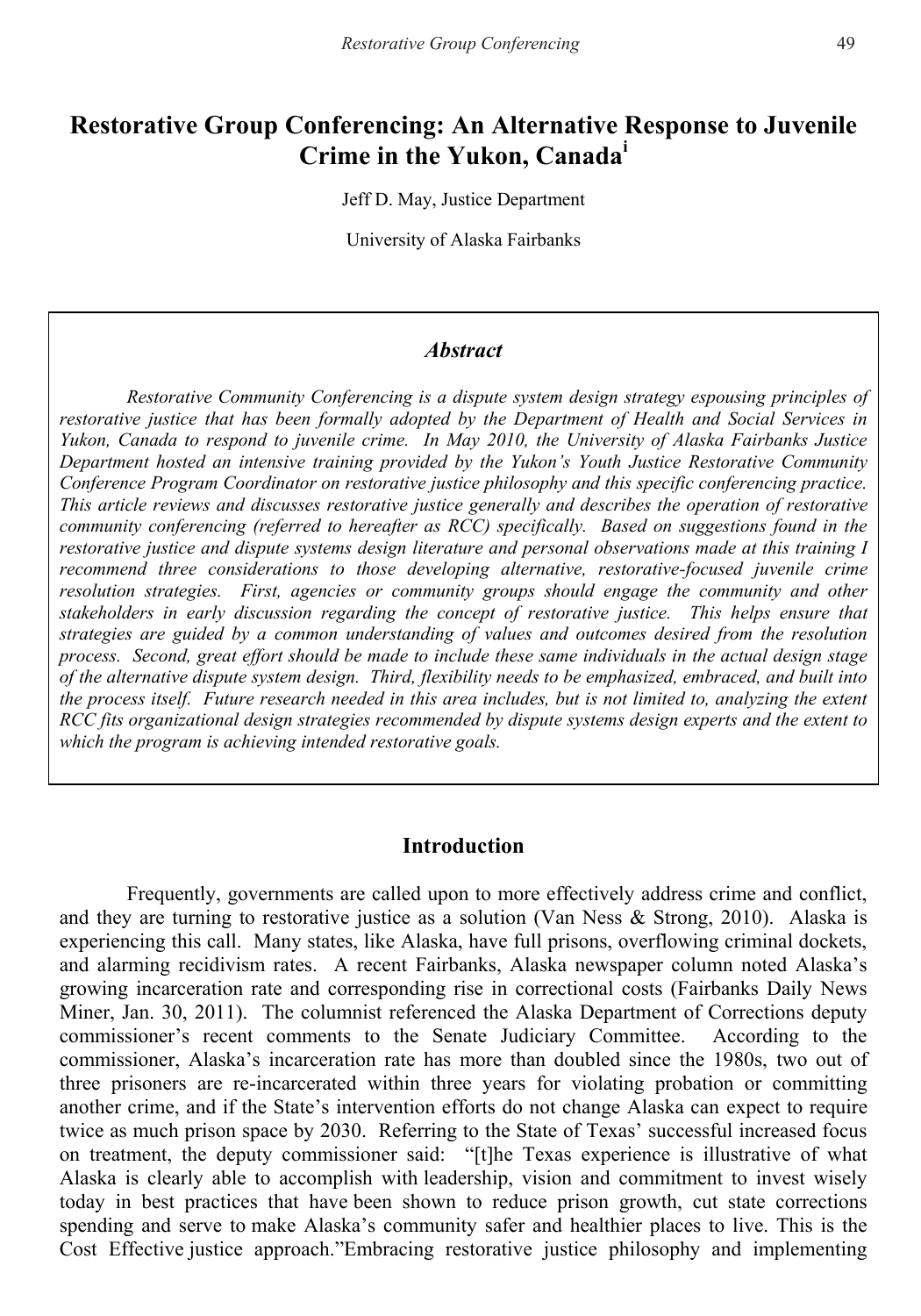processes designed to achieve its goals are best practices that can reduce prison growth, cut correctional costs, and strengthen the health and safety of our communities (Sherman & Strang, 2007; Umbreit, Vos & Coates, 2006, Umbreit, Coates & Vos, 2004; Zehr, 2004). Restorative justice philosophically shifts our view of crime and our response to problematic behavior. Rather than viewing crime as a violation against the government and determining the appropriate level of punishment, restorative justice focuses on determining what actions are necessary to repair the harms caused by an offense, actively involving the offender in these reparation efforts, and assisting victims and offenders in growing closer to the community (Bazemore & Schiff, 2001; Pranis, Stuart & Wedge, 2003; Umbreit, Vos, Coates & Lightfoot, 2005-2006; Van Ness & Strong, 2010; Zehr, 2002).

Restorative justice literature commonly refers to specific processes implemented in Northwestern Canada, such as Peacemaking Circles and Circle Sentencing (Bazemore & Schiff, 2001; Van Ness & Strong, 2010). In May 2010, the University of Alaska Fairbanks Justice Department invited Valarie Binder, the RCC Program Coordinator for Youth Justice, Department of Health and Social Services, Yukon Government (referred to hereafter as Yukon Government) to train participants how to use restorative justice with juveniles.<sup>ii</sup> The Yukon Government, and Ms. Binder specifically, generously shared their experience, knowledge, and training materials with a group of interested justice practitioners, faculty, students, and others gathered at the Fairbanks campus.<sup>iii</sup>

There were two training sessions. The first focused extensively on what restorative justice is and its fundamental goals and underlying values. Participants received a "Restorative Justice: Principles, Practices, and Implementation" manual (referred to hereafter as the RJPPI manual) to accompany the first session's instruction. The second session focused on conferencing specifics and facilitation skills. Participants received a "Facilitating Restorative Community Conferences" manual (referred to hereafter as the FRCC manual) to accompany session two's instruction.<sup>iv</sup>

While information on restorative justice philosophy and the conferencing method is readily available from other sources, the Yukon Government's particular application of conferencing adds new experience to the collective body of knowledge in this field. This experience provides a specific example of a governmental effort to implement restorative justice philosophy for others seeking to develop and implement their own alternative strategies. Additionally, it provides a case study for future research in restorative justice and dispute system design. This article focuses on the former – holding the Yukon Government's restorative community conferences out as an example – and leaves the case study for effectiveness for another day. This article describes the concept of restorative justice generally and the Yukon's conferencing model specifically, shares personal insights gained through participation in the training, and discusses how future efforts to develop restorative processes can be more effective.

#### **I. Restorative Justice Philosophy**

Restorative justice is a guiding philosophy broader than any one specific approach (Bazemore & Schiff, 2001; Umbreit et al., 2006). Restorative justice views crime and the response to crime through a different philosophical "lens." Crime is considered important because of the harm it causes others, and effective responses involve efforts to repair the specific harms caused in ways that strengthen weak ties between victims, offenders, and their communities (Zehr, 1990). Through this lens punishment takes a back seat to reparation and reintegration.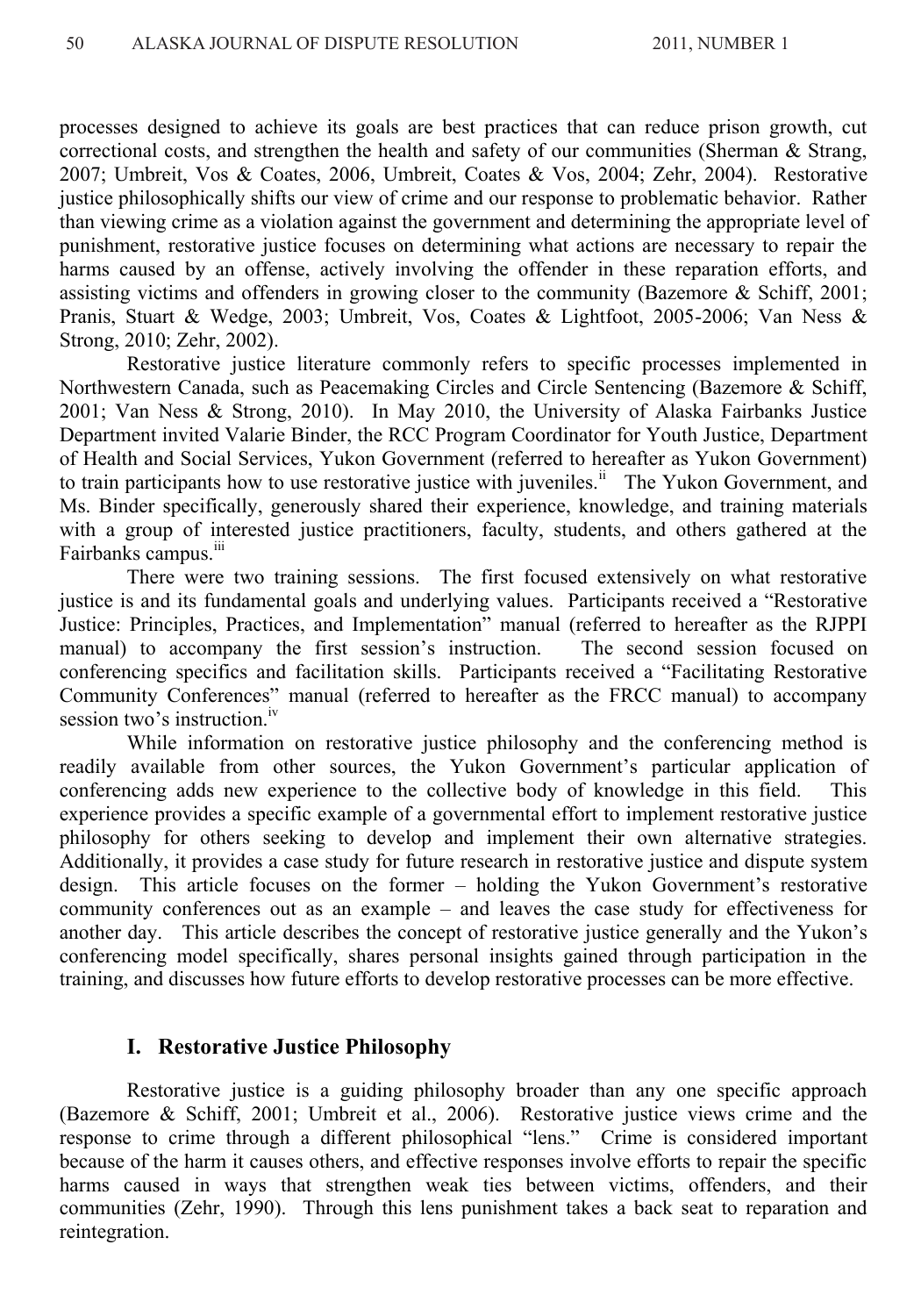Restorative justice expresses fundamental values and principles necessary for an effective conflict resolution process (RJPPI, 2010; Van Ness & Strong, 2010). A restorative process requires (1) focusing on the harm that has resulted; (2) assisting offenders fulfill their reparative obligations to others; and (3) victim, offender, and community engagement and participation (RJPPI, 2010; Umbreit et al., 2005-2006; Van Ness & Strong, 2010). Stated differently, "[r]estorative Justice requires, at a minimum, that we address victim's harms and needs, hold offenders accountable to put right those harms, and involve victims, offenders and communities in the this process" (RJPPI, 2010, p. 11).<sup>v</sup>

Victims, offenders, and communities collectively identify harms, needs, and obligations in a unified effort to heal and put things as right as possible (Braithwaite, 1989; Van Ness  $\&$ Strong, 2010; Zehr, 2002). This empowers those most impacted by a crime, helps offenders actively meet their obligation to make amends, and encourages others to support victims and offenders in the reparation and healing process (Zehr, 1997; Umbreit et al., 2005-006). When these occur there is greater probability of victim satisfaction (Umbreit et al., 2006) and offender reintegration because communities see persons taking active efforts to heal rather than passive accountability through punishment (Braithwaite & Roche, 2001).

#### **A. Restorative Justice is focused on repairing the harm**

Restorative justice's focus on rectifying damage, not merely on punishment or "just desserts," is perhaps its most defining characteristic (RJPPI, 2010; Umbreit et al., 2005-2006; Van Ness & Strong, 2010). Our current retribution-based model of justice focuses extensively on punishment-oriented concerns such as who committed the crime, what laws were broken, and how should the person be punished? Restorative justice focuses on distinctively different questions such as what harm has occurred, what must be done to repair this harm, and who is responsible for this repair (RJPPI, 2010; Umbreit et al., 2005-2006; Zehr, 2002)? These latter questions demonstrate restorative justice's goal of identifying ways conflict or crime has impacted specific victims, o ffenders, and communities, and discovering ways to remedy these harms and mend damaged relationships. To this end, restorative justice is often referred to as a peacemaking process.<sup>vi</sup>

# **B. Restorative Justice Encourages and Assists Offenders to Fulfill their Obligations**

Harming others creates an obligation to make things right. Full restitution is not always possible, but processes should encourage and allow offenders to make personal reparative efforts to those they have harmed (Claassen, 1996; Van Ness & Strang, 2010; Umbreit et al., 2005- 2006). These reparative efforts take numerous forms, but to remain in harmony with restorative justice goals and values, reparative efforts should not be viewed as punishments or restrictions. When viewed as punishment reparative efforts become a form of passive responsibility. When viewed as obligations to repair damage caused to the victim and community the offender is taking personal, active responsibility for their choice (Braithwaite & Roche, 2001). Incarceration and other punitive restrictions may temporarily serve community safety goals, but in and of themselves they fail to increase understanding of how crime has harmed others or make amends (RJPPI, 2010).

When offenders fulfill their obligation to repair and seek reconciliation for the harm they caused it draws upon the offenders' strengths and reminds themselves and their communities that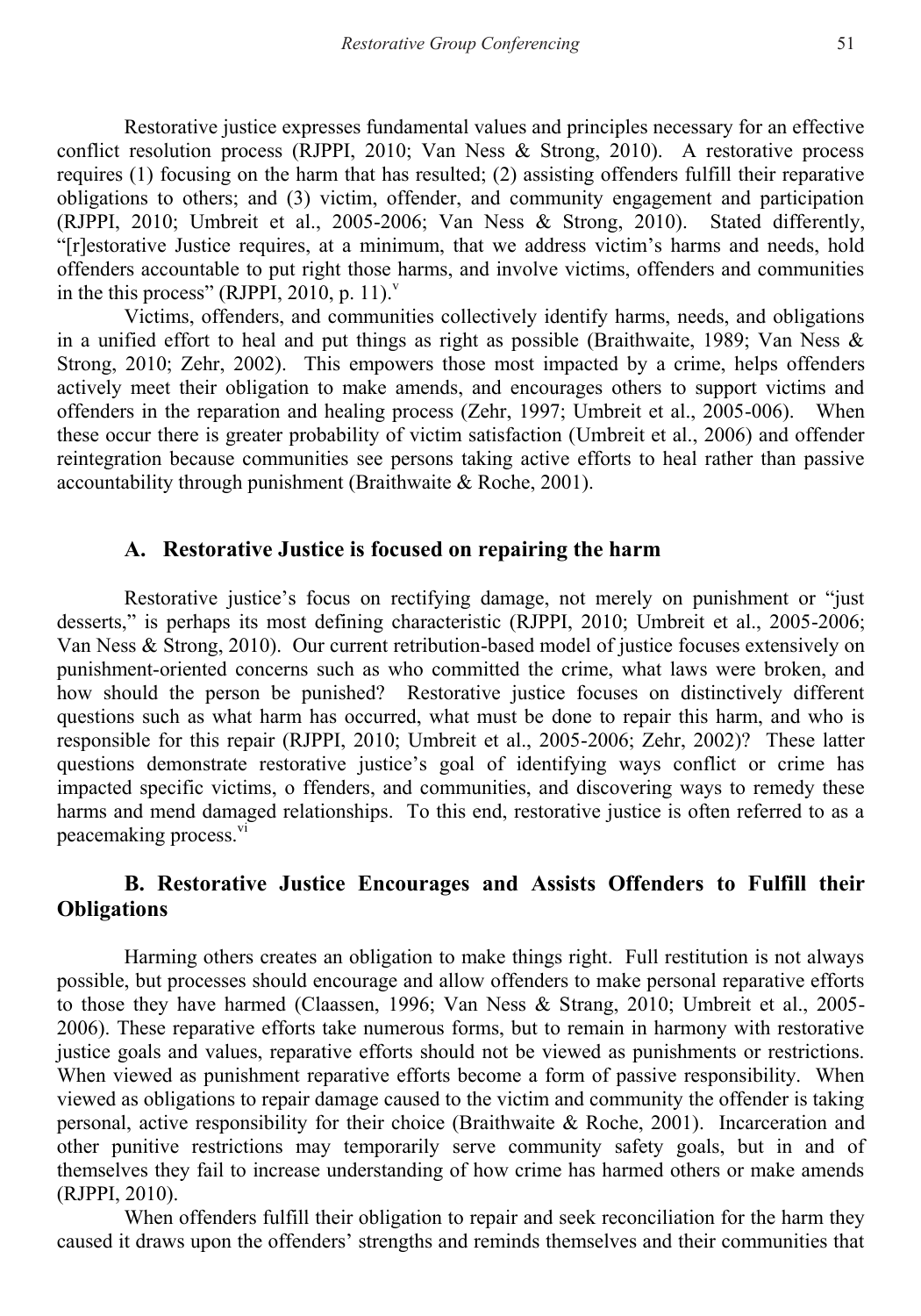they remain an important part of the community. This process condemns wrongful behavior while still treating offenders with respect (Umbreit et al., 2005-2006). Supporting offenders in their reparation efforts and incorporating tasks that simultaneously build an offender's competencies increase the level of reintegration (Pranis et al., 1998; RJPPI, 2010).

Strategies focused on punishment are ill suited to provide meaningful victim reparation or offender reintegration. Restorative justice focuses on obligations rather than punishment. All requirements imposed on the offender should be viewed as ways fulfilling this obligation.<sup>vii</sup> People feel good about those who meet their obligations, and that includes the persons who fulfill them. Crime often damages relationships and trust. Restorative justice emphasizes the value of respect and positive relationships by demonstrating a respectful process aimed at restoring damaged relationships.

# **C. Restorative Justice Encourages Victim, Offender, and Community Participation**

Restorative justice encourages ownership of community conflict and discord (Christie, 1997; Van Ness & Strang, 2010). Rather than shifting disputes to a government agency to resolve, restorative justice seeks victim, offender, and community ownership in conflict resolution. All are viewed as stakeholders in the conflict and should aid in identifying the harm created, suggesting possible reparation efforts, and assisting in the process of healing and reparation (RJPPI, 2010; Umbreit et al., 2005-2006).

Victim involvement validates them as members of the community whose opinions and feelings matter. It also enables the offender and community to understand the ways crime has impacted the victim (Braithwaite, 1989; Van Ness & Strong, 2010; Zehr, 2002).

Direct involvement of the offender aids in understanding the reasons and contributing factors for the offense. It provides insight into the offender's character and situation which helps identify realistic ways the offender can seek reparation. Direct involvement allows greater opportunity for sincere apology and active reparation efforts which help victims and docket

Community involvement is fundamental to an effective restorative response (RJPPI, 2010; Umbreit et al., 2005-2006). Our Western legal systems create a professionalized process that, in a sense, steals ownership of community conflict. This government ownership in the name of protecting society's interests actually dis-empowers citizens, offers little to restore victims, and alienates offenders (Achilles & Zehr, 2001; Crawford & Clear, 2001; RJPPI, 2010; Umbreit et al., 2005-2006). Conflicts become depersonalized and invisible to the very group with the vested interest in the process used and outcomes achieved (RJPPI, 2010). Restorative justice takes the opposite approach by promoting broader involvement to help ensure the full impacts of crime are identified, that responses are culturally relevant,<sup>viii</sup> and communities identify conditions contributing to the problem (RJPPI, 2010). Community participation also reinforces social norms of acceptable behavior and fosters community self-reliance (RJPPI, 2010; Van Ness & Strong, 2010). Yet to be restorative-focused, community involvement should build local capacity and express community condemnation in constructive ways that encourage and assist offenders in their efforts to correct their errors and rejoin the community (RJJPI, 2010).

 Ultimately, restorative justice seeks to move from a system where the justice system works separate and independent of the community to a system where the government follows community leadership because it views the community as an effective problem solver. When this occurs, formal justice professionals operate in support of community efforts and goals while protecting the rights of individual parties and ensuring fairness in the process. (RJPPI, 2010).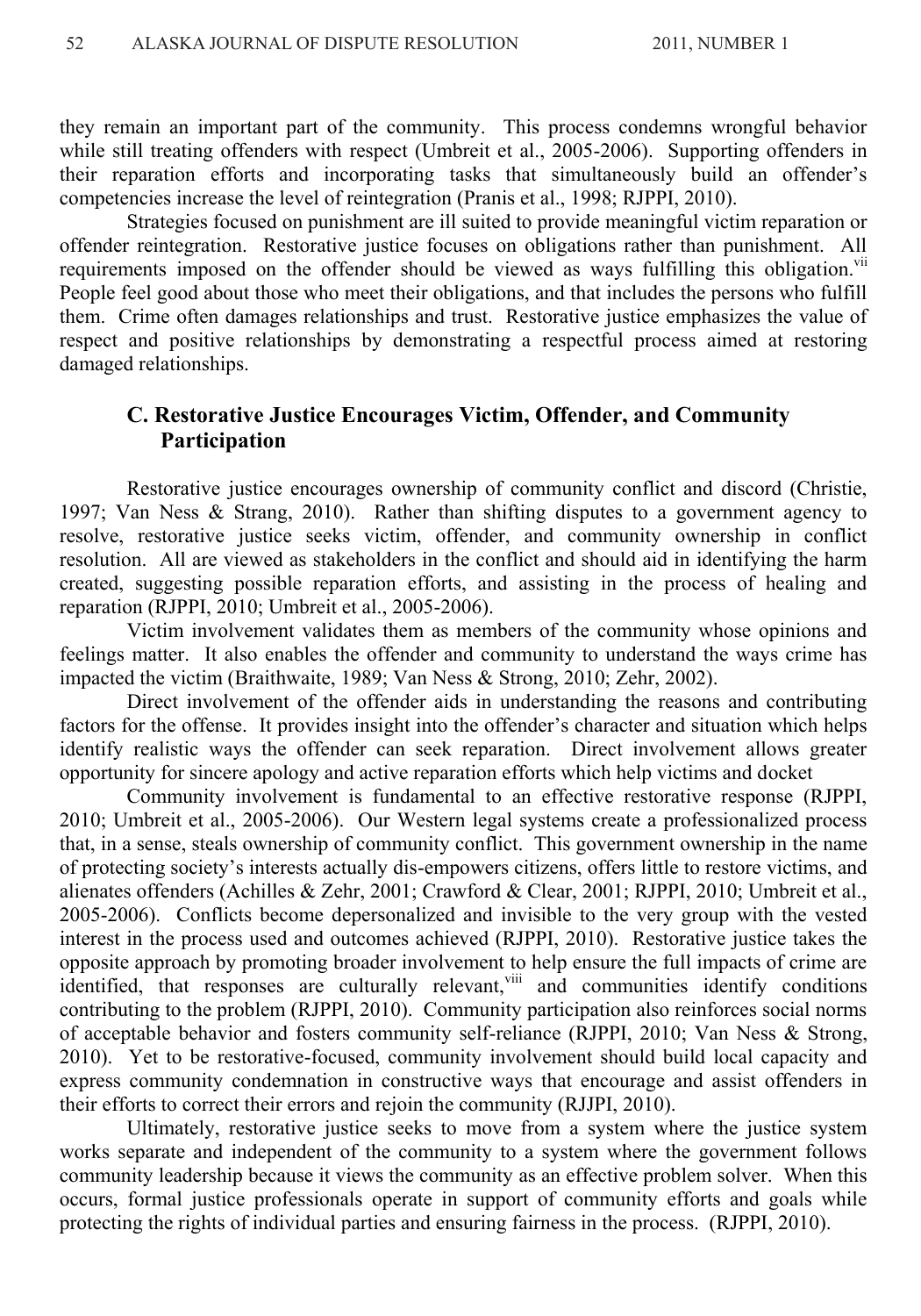## **II. Restorative Community Conferencing**

 Restorative processes are numerous, ranging from victim impact panels, circle processes, mediation processes, community reparative boards, and conferencing processes (Bazemore & Schiff, 2001). These processes vary in style, but can be united in their focus on restorative goals and values. Specific conflict resolution strategies are more or less restorative depending on their ability to satisfy each of the core objectives of restorative justice (Van Ness & Strong, 2010). The Yukon Government currently uses a conferencing model in juvenile offenses, and the thrust of the 2010 training focused on teaching these conferencing specifics and facilitation skills.

#### **A. The Restorative Community Conferencing Process**

Group conferences vary in name and style, but each tends to use group discussion attended by a combination of victims, offenders, their respective family members or other support persons, and some additional community members such as government representatives (Bazemore & Umbreit, 2001; Umbreit et al., 2006; Van Ness & Strong, 2010).Conferencing is a traditional dispute resolution approach practiced by the Maori people of New Zealand. Social service providers in New Zealand recognized the benefits conferencing had amongst the Maori and formally adopted this process. Conferencing entered the New Zealand criminal justice system in the late 1980s when legislation made conferencing the standard response for juvenile crime (Bazemore & Schiff, 2001; RJJPI, 2010). In the criminal justice context, conferencing can be used in diversionary settings (pre-arrest, pre-trial, and pre-sentence) or for post-sentencing decisions (probation, incarceration, pre-release planning) (RJJPI, 2010; FRCC, 2010).

The Yukon Government adopted the conferencing process, referred to as restorative community conferencing, pursuant to the Yukon Criminal Justice Act for use in juvenile offenses (FRCC, 2010). This Act mandates young offenders be given the opportunity to participate in conferences.<sup>ix</sup> Victims, offenders, and their family or support groups are all involved. The process is directed by facilitators trained in restorative justice philosophy generally and the conferencing process specifically (FRCC, 2010).

RCC in the Yukon begins when a matter is referred to a trained facilitator by the court or law enforcement officials. The facilitator then initiates the process by conducting pre-conference meetings with the victims, offenders, and their identified support persons to determine their willingness and appropriateness to participate in a restorative community conference. If appropriate, the facilitator arranges and conducts a group conference attended by the various parties (FRCC, 2010). These conferences predominately use the circle setting, but unlike a general talking circle, conferences limit community participation and follow a prescribed discussion format (FRCC, 2010). Generally, the conference results in a written agreement detailing the reparation actions required of the young offender. The process is voluntary and focuses on engaging support systems available to the victims and offenders (RJJPI, 2010).

Specifically, RCC consists of the following steps or stages:

(1) Pre-conference meetings with all of the major parties;

- (2) Conference introductions;
- (3) Explanation of the roles of the participants;
- (4) Establishing guidelines for the process;
- (5) Participant descriptions of the incident and its impacts;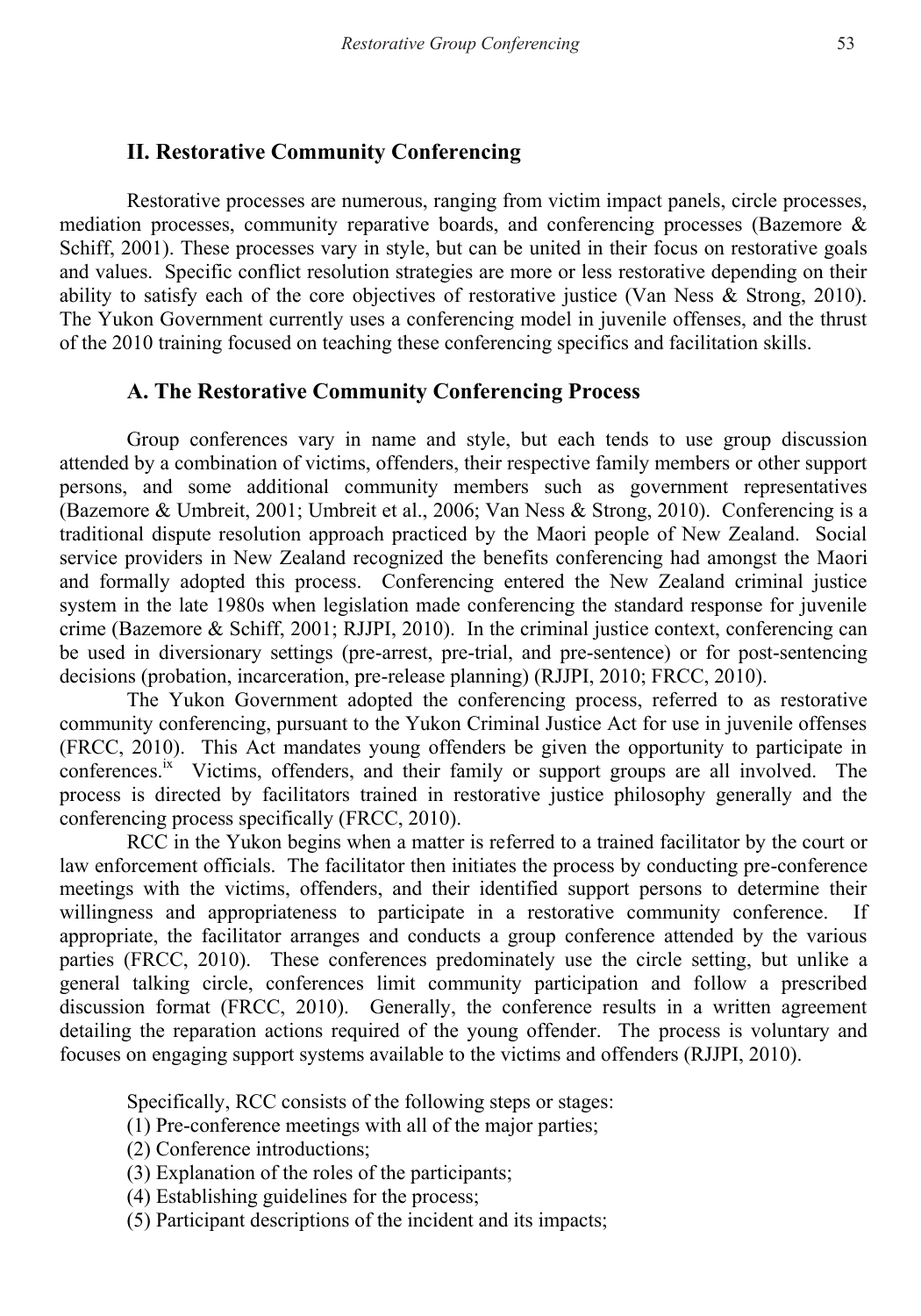- (5) Collaboration on how the harm can be repaired and future incidents prevented;
- (6) Formation of a written agreement by all parties;
- (7) The signing of the agreement; and
- (8) Adjournment (RJJPI, 2010, p. 57).

Conferencing is not appropriate in all cases (FRCC, 2010). Voluntary participation is necessary for active acceptance of responsibility. Offenders cannot effectively participate unless they are willing to admit to the harm done, demonstrate a willingness to problem solve, and will accept their obligations to make needed amends (FRCC, 2010). Similarly, community involvement is destructive if it cannot focus on condemnation of the offense and associated behaviors, and instead becomes a forum for condemning victims or offenders as persons. To this end, facilitators must seek to address the readiness and willingness of each party to move towards reparation and reconciliation.

#### **B. Pre-Conference Preparations**

Facilitators educate potential participants about the conferencing process through preconference meetings. These meetings provide information about the conferencing process, how it contrasts with traditional court processes, and its potential benefits and risks. This allows the parties to make an informed decision regarding participation (FRCC, 2010). These meetings also enable the facilitator to gauge the receptiveness and readiness of the participants for the process. If conferencing is deemed appropriate, facilitators use these meetings to make arrangements for the actual conference such as determining the location, time, and who will be attending.

Conducting meaningful pre-conference meetings with victims and offenders is imperative. Continuously, Ms. Binder stressed the need for pre-meetings and noted this stage of the process takes up the majority of time she spends on any single case. $x$  Sometimes multiple visits are required to access the capability of the parties to successfully conferencing together and adequately prepare them for the process (FRCC, 2010).

Facilitators assist the participants in gaining comfort with the process by demonstrating active listening, caring, and empathy in the initial pre-meetings. Facilitators help these parties develop realistic expectations regarding the outcome of the conference and develop a strategy for dealing with potential challenges and complications that may arise in the conferencing process. Ultimately, the facilitator must decide on the appropriateness of convening a conference (FRCC, 2010).

Pre-conference meetings begin with the offenders. This avoids developing a victim's false hopes regarding a conferencing opportunity (FRCC, 2010). Often initial contact is made by phone, but facilitators request a personal visit with the offenders and their parent or guardian if the offender is a minor. This personal visit is essential for determining the appropriateness of the conference because attitudes and concerns can better be detected (FRCC, 2010). Offenders often engage in common mental justifications for their actions such as displacing responsibility to others, minimization of the consequences, dehumanization of the victims, and justification based on the similar wrongdoing of others. Facilitators must assist offenders move past these justifications if offenders are to accept responsibility and stand accountable (FRCC, 2010). The facilitator and offender explore realistic ways to make up for the harm done and identify persons who can offer support through this process (FRCC, 2010). Meetings with young offenders will occur in the presence of a parent or guardian. The Facilitator should allow the parents to share their feelings and validate their concerns, but should try to access the youth's willingness to participate and the appropriateness of conference participation (FRCC, 2010).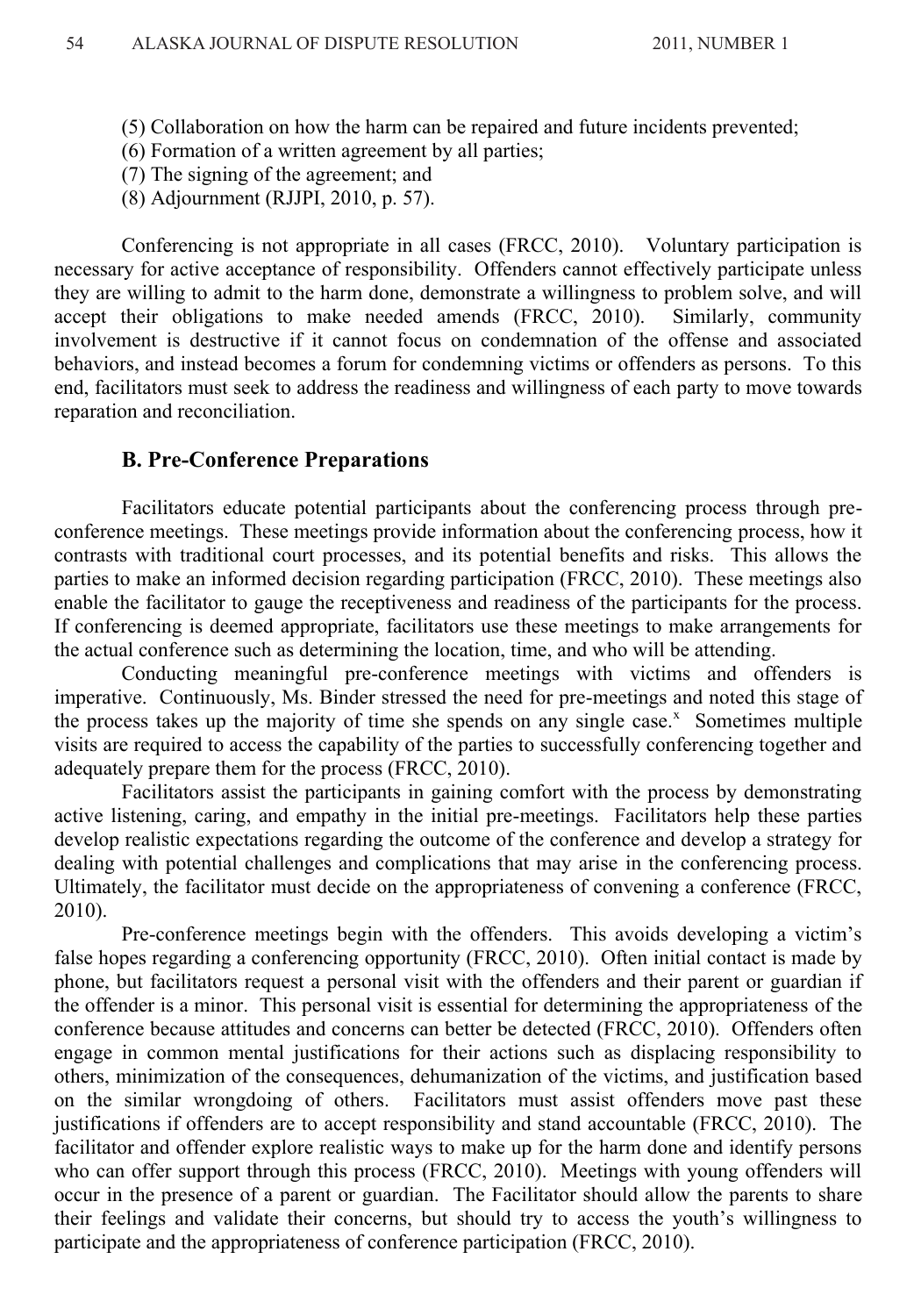Next, the facilitator contacts each victim in a similar fashion to determine their willingness to participate. Facilitators should not try to sell conferencing, discuss the needs of the offender, or minimize the impact of the crime during pre-conference meetings with victims (FRCC, 2010). Additionally, the facilitator should not promise things outside their control such as how an offender will react in the conferencing process. Facilitators should be prepared to address a victim's questions such as what will happen if the other party refuses to cooperate; what other recourse is available; and how the victim will be benefited (FRCC, 2010)? These meetings allow victims to vent their anger and frustration; understand the difference between the conferencing process and traditional court processes; learn about the attitude and circumstances of the offender (if the offender permits sharing this information); make an informed decision about participation; develop realistic expectations of how the offender might repair the damage they have caused; decide who they wish to speak first at the conference; and help the facilitator identify persons who could offer them support during this process (FRCC, 2010).

During initial visits the victims and offenders identify support persons to attend the conference with them. The facilitator must meet with these individuals and explain the purpose of conferencing and their role in that process. (FRCC, 2010). These support persons can be family members, friends, teachers, co-workers, coaches, or any other person who can offer support. Other community members appropriate for the gathering are also identified, recruited, and prepared for conference attendance. These are often persons whose occupations require involvement such as arresting officers, school administrators, and probation officers. It may also include community members connected with the incident or persons involved (FRCC, 2010). $^{x}$ Community members affected by what has occurred belong at a conference, but if they are seeking involvement for vengeance their attendance is inappropriate. The facilitator must invite those who belong, avoid those who are not appropriate, and make sure everyone is clear on his or her role in the conference and the purpose and goals of conferencing (FRCC, 2010). Conferencing should include as many of the persons impacted by the harm as possible, provided the participants are informed who will be there and feel safe about participating (FRCC, 2010).

#### **C. The Community Conference**

Facilitators arrange a safe site for the conference and create a setting that enhances the restorative nature of the process. This is accomplished through room selection, seating arrangements, and the discussion format.  $x^{iii}$  For example, participants are generally seated in a circle because this fosters the idea of working toward a common goal (FRCC, 2010). Additionally, refreshments are provided as a mental reminder of the restorative objective of the gathering, and they provide a way for participants to relax and interact at the conclusion of the conference (FRCC, 2010). The atmosphere in conferences will vary depending on the nature of the offense, attitudes of the participants, and the facilitator's style (FRCC, 2010).

Facilitators must set a relaxed tone, but maintain some formality to the conference. Conferences are generally conducted in the following order: (1) introductions are made and preliminary matters addressed by the facilitator; (2) participant's share their stories, views, and feelings about the offense; (3) the discussion turns to group consensus building regarding reparations needed; and (4) these decisions are documented in a written reparation agreement that is signed by the offender and the conference closes (FRCC, 2010).

Preliminary matters begin with the facilitators introducing themselves and explaining their role. This is followed by participant introductions. The facilitator also re-explains the purpose, agenda, and ground rules for conference conduct. Following these preliminary matters, participants have the opportunity to discuss the matter. For victims it is usually an explanation of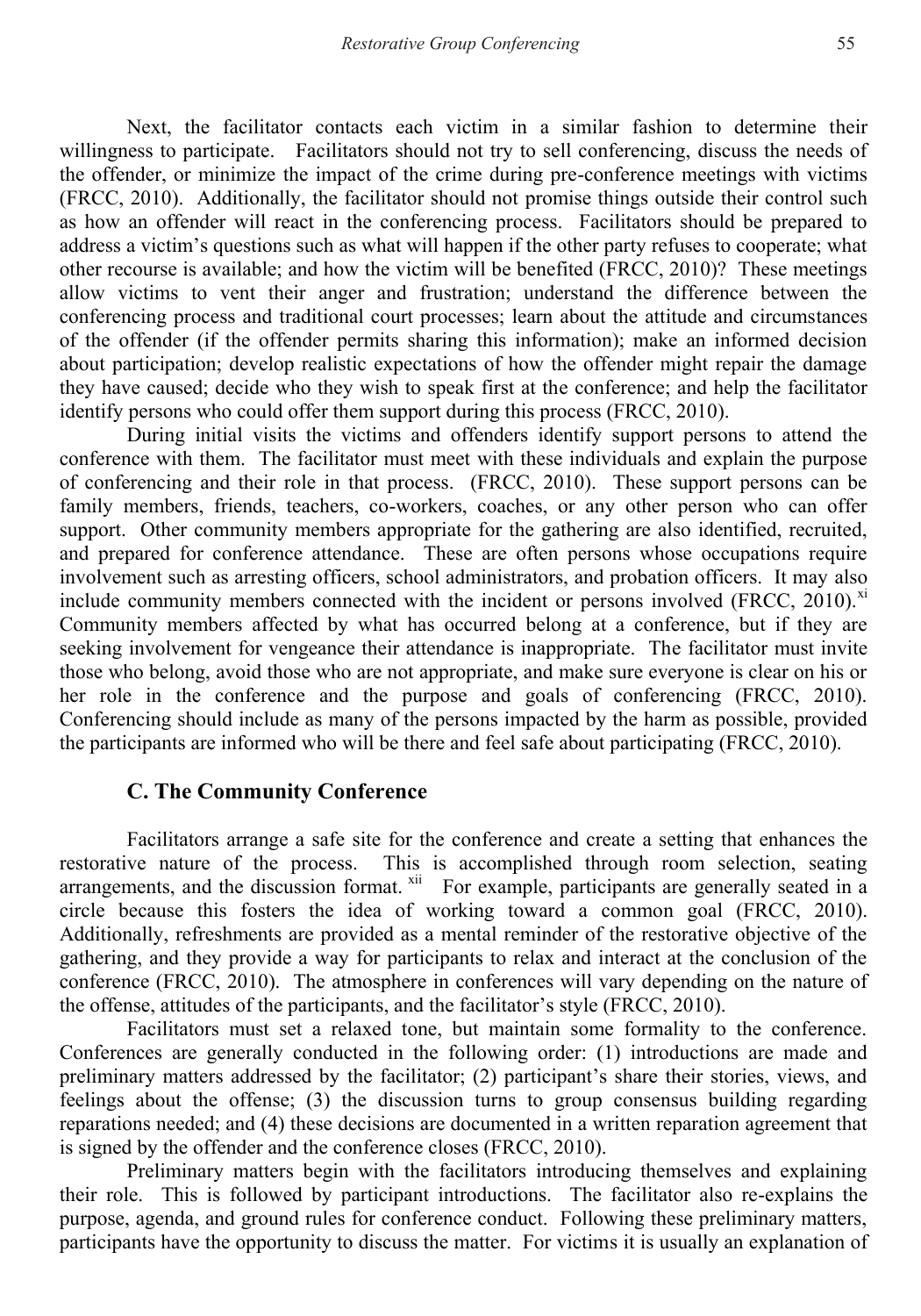how the offense has harmed them and the impacts felt. For offenders it is an explanation of their conduct and feelings about what they have done. There is a specific speaking order in the conferences. Victims are given the choice of speaking first or having the offender go first. If victims have no preference, the facilitator makes this decision which generally has the offender speaking first.<sup>xiii</sup> Once victims and offenders have addressed the group, the victim's supporters share their thoughts, followed by the offender's supporters doing the same (FRCC, 2010). After all have had the opportunity to speak, the facilitator gives the offender the opportunity to respond to anything that was said. Hearing the stories may conjure up remorseful and apologetic feelings that should be shared.

 The discussion should move to how the identified harms caused can be rectified. The victim and the offender are asked to suggest how the harm can be repaired. After both have made their suggestions the facilitator asks for ideas from the various supporters and other community members (FRCC, 2010). To help foster discussion, the facilitator may remind participants of some reparative options, including financial payment to victims, work for victims, work for the community, an apology, and anything else aimed at healing harms yet stays true to the restorative non-punitive focus of the conference. (FRCC, 2010).

The group should come to a consensus decision<sup>xiv</sup> about what is to be done and document this in a reparation agreement. The FRCC manual (2010, pp. 99-100) contains a sample reparation agreement. The agreement should be written down in specific, attainable, and measurable terms. The facilitator then closes the conference.

#### **D. Roles of Conference Participants**

Victims are participants and a primary objective of the process is to repair their harms. The entire process should be structured to validate their concerns and feelings. Victims should share their honest feelings about how the offense has impacted them. They also participate in deciding what reparations are to be made.

Offenders explain their behavior, their feelings, and what they would like to do to help. They also participate in deciding what reparations are needed. This begins their journey toward accepting responsibility for their actions. This journey continues as they actively work to fulfill their obligations stated in the reparation agreement.

Support persons help ensure the process stays restorative focused. Supporters of the victim help to elaborate on the harm experienced and the needs of the victim. Thus, the restorative goal of harm identification is better accomplished. Supporters of the offender help identify causes of the incident, challenges the offender faces, strengths of the offender, and offer help and encouragement in changing behavior and making reparation. This helps ensure that reparation plans are constructive in nature and the offender is supported in their efforts to make reparation. Involvement of both groups brings experience, resources, and experience to the conference which can help in developing creative yet realistic reparation agreements. These supporters also help foster reintegration efforts by establishing a support base for the victims and offenders. Lastly, the involvement of these supporters helps strengthen the community itself. These supporters provide a valued community perspective. They help participants realize that events impact many persons indirectly (FRCC, 2010).

Community perspectives and desires are further represented through the attendance of any other community member selected for attendance. These participants help identify broader more indirect communal harms the conduct has caused. Involving members of the community also help traumatized communities resolve the hurt felt which allows them to see beyond the actions to the need to assist the victims and the offenders heal and reintegrate (FRCC, 2010).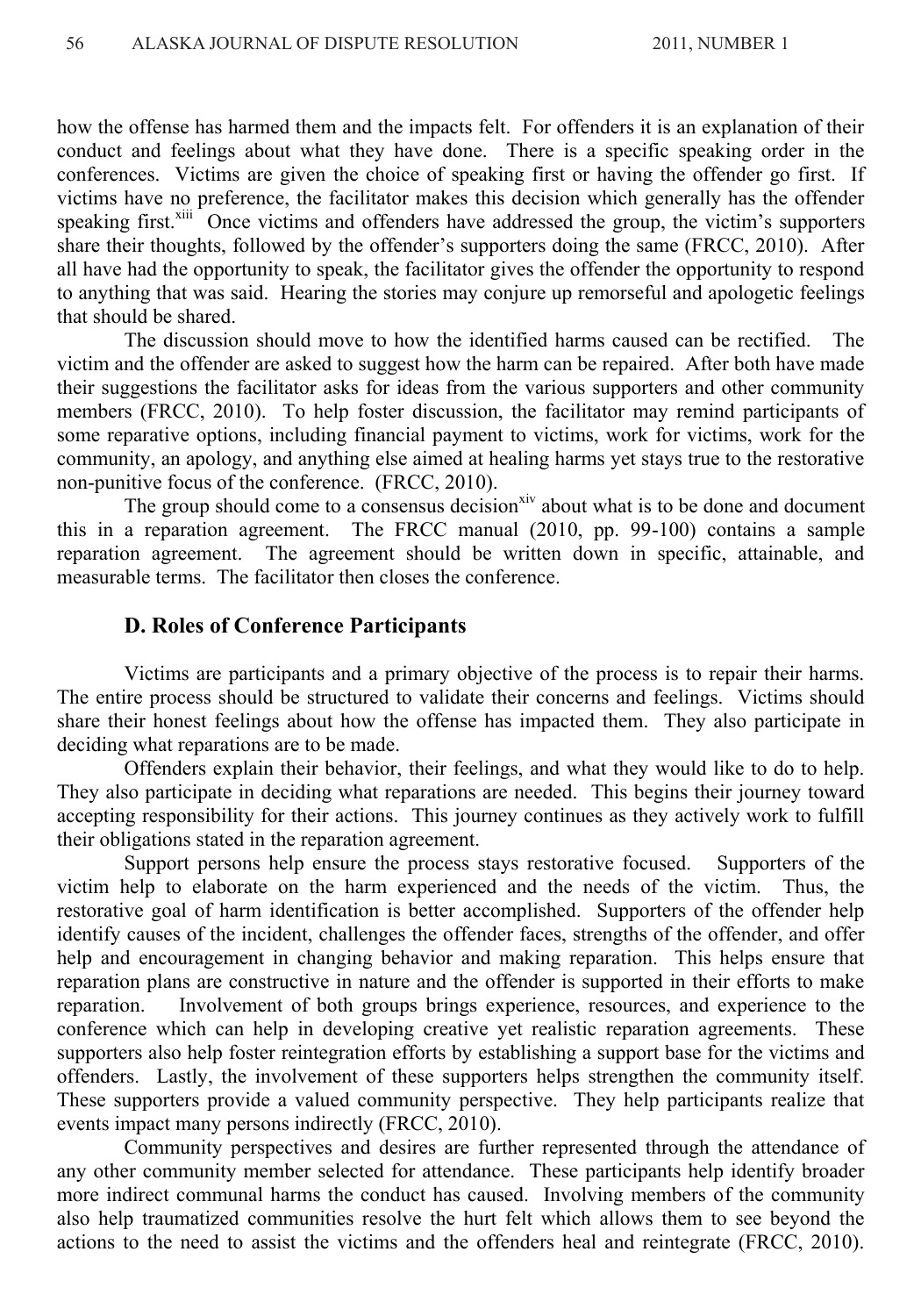Building community support also increases awareness of the caring attitude the community possesses (FRCC, 2010).

 A facilitator has several functions and roles. They create a safe atmosphere, but one that allows for free expression of emotion. They demonstrate active listening and empathy. The facilitator should also assist the process to move through its various stages and complete all the reparative agreement (FRCC, 2010). Facilitators must realize that the conferencing model is based on "the principle of self-determination" (FRCC, 2010). This means participants are provided the opportunity to reach a voluntary, un-coerced agreement. Facilitators should provide information about the process, address issues as they arise, and help explore options. However, the facilitator is not a party to the agreement and cannot personally ensure that each participant has made a fully informed choice nor will they fulfill their obligations.

A facilitator must remain impartial throughout the entire process. If this impartiality cannot be maintained, the facilitator should withdraw. Impartiality requires facilitators to consciously assess their own biases and agendas. They must recognize personal issues and ascertain their ability to remain even-handed (FRCC, 2010).<sup>xv</sup> The facilitator is not an arbiter or mediator and should not be directive or act as an authoritative figure. It is not the role of the facilitator to tell others how to resolve their harm. The participants must come to this conclusion. Participants should not be counseled; facilitators should focus on empowering participants to solve their own disputes (FRCC, 2010).<sup>xvi</sup>

If conducted properly, conferences focus on the harmful behavior without condemning the offender (FRCC, 2010). Participants are empowered through the consensus-based process of identifying the underlying causes of the harmful behavior and developing plans to rectify the situation in ways that address the needs of the victim and offender.

# **III Recommendations for Future Efforts to Implement Similar Alternative Juvenile Approaches**

Restorative justice lies within the broader topic of alternative dispute resolution (ADR). As a field, restorative justice has grown and culminated in several decades of research and experience. Yet, other relevant research and experience is abundant from those involved in the broader ADR movement. Cross-pollination of these fields increases our effectiveness at designing and implementing alternative approaches to juvenile crime. In this section I offer recommendations grounded in both the restorative justice and ADR literature, and which are supported by my own observations at the 2010 Restorative Community Conferencing training.

Restorative justice and ADR, with its specific focus on conflict management systems design (DSD), have much in common and much value to share. Alternative Dispute Resolution (ADR) refers to "any method of dispute resolution other than formal adjudication such as court litigation or administrative proceedings" (Costantino & Merchant, 1996, p. 33). ADR processes, such as mediation and arbitration, grew out of corporate dissatisfaction with traditional litigation that is extremely costly, lengthy, and negatively impacts ongoing relationships. Overcrowded court dockets further spurred the use of alternative resolution processes, even to the extent that some courts created court-ordered ADR programs (Costantino & Merchant, 1996; Lipsky, Seeber & Fincher, 2003; Ury, Brett, and Goldberg, 1988). In the 1980s several experienced ADR professionals began focusing specifically on the mechanics of designing effective alternative resolution approaches. These designers sought to identify the details necessary for effective processes such as structure, appearance, influences that promoted use of them, and the expertise needed to use them (Costantino & Merchant, 1996). This created a focus area within the ADR field known as dispute systems design (DSD). Ury, Brett, and Goldberg (1988), three of these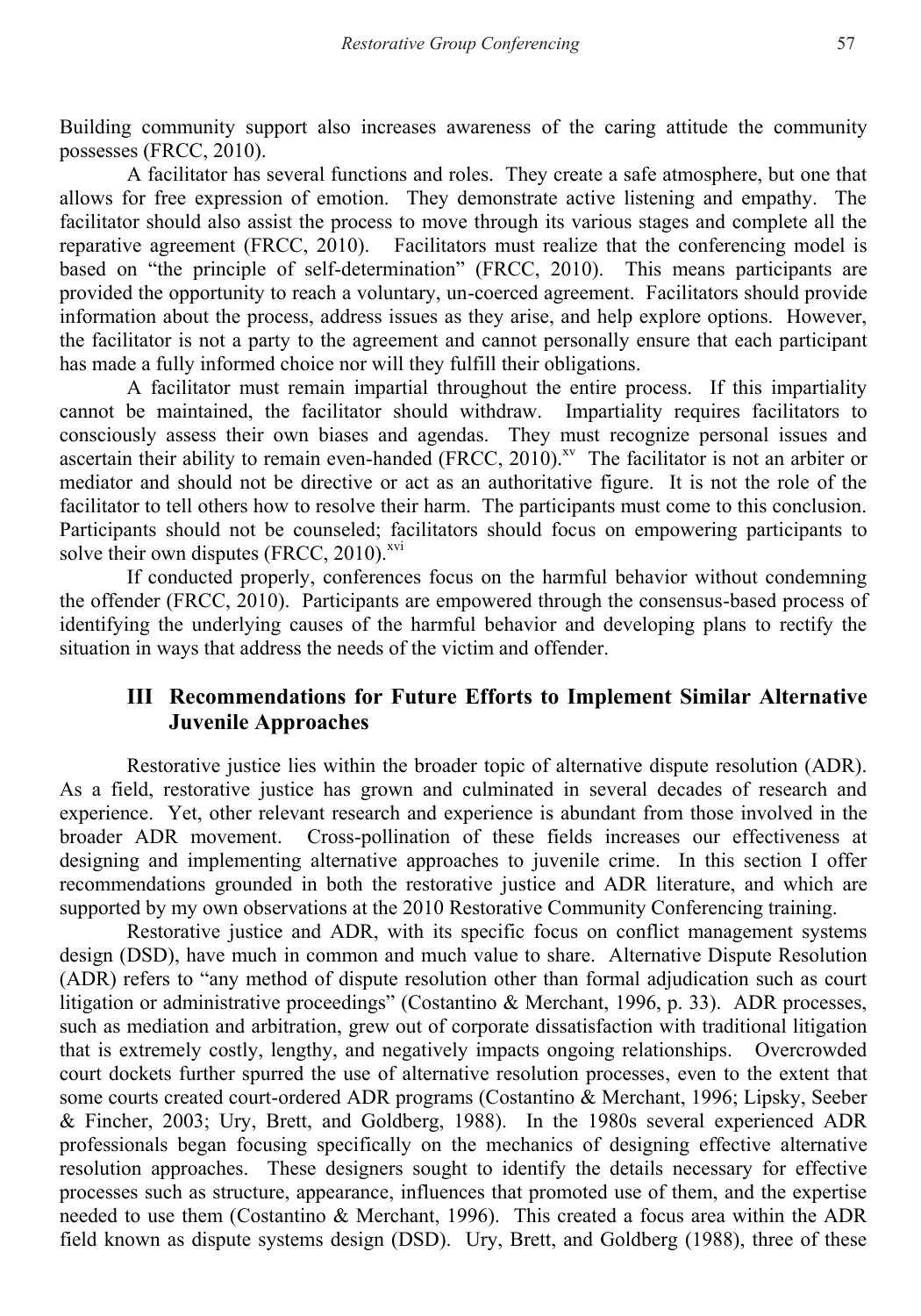early designers, published a landmark book focusing on DSD which categorized dispute resolution processes into three main types, promoted six principles for setting up a resolution process, and discussed the stages of designing a dispute resolution system. In a narrow sense, DSD describes the development and evaluation of alternative dispute resolution systems. In a global sense, DSD is synonymous with ADR and refers to any conflict resolution system. For example, Smith and Martinez (2009) refer to DSD as developing and implementing internal processes adopted to prevent, manage, or resolve disputes that unfold in organizations or institutions.<sup>xvii</sup> The variety of DSDs is numerous, varying from formal processes like a state or federal courts of law to very informal collective choice arrangements where the parties can make the rules and control the outcomes. Ury, Brett, and Goldberg (1988) classify the various processes by whether they resolve disputes with a focus on the parties' interests, their rights, or their power. For example, negation practices facilitated by a neutral third party are interest focused. Traditional court and processes where a neutral third party applies set rules of decision to decide outcomes is a rights-focused DSD. Lastly, processes resolved by strikes, walk-outs, and even war are power focused.

Smith and Martinez (2009) suggest the variety of DSDs can also be logically arranged on a horizontal scale ranging from processes where the parties have no control over the process used or the decision obtained (i.e. court trial), all the way to processes where the parties involved have a high level of control over process form and the decisions rendered (i.e. negotiation). The DSD literature suggests that interest-based approaches operate on the top tier of available alternatives (Costantino & Merchant, 1996).

Conceptually, restorative justice calls for using interest-based DSDs that provide high levels of input, participation, and control by the parties with a stake in a particular dispute. Restorative justice advocates for collective choice processes and believes such processes focus on the harm crime causes the corresponding need to rectify that harm, rather than on an abstract need to punish for retribution's sake. $x$ <sup>xviii</sup> The 2010 RCC training provided unique exposure to a specific restorative conflict resolution approach (DSD) to juvenile crime by one trained and experienced with the process.

Based upon my observations as a training participant and the suggested practices in both the restorative justice and dispute systems design literature I make three recommendations to groups seeking to implement this or any other restorative-focused alternative dispute resolution strategy for juvenile crime: (1) become grounded in the concept of restorative justice prior to developing and implementing a specific process; (2) engage and involve the community in all phases of development and implementation; and (3) recognize the flexibility of processes available and build some flexibility into specific processes implemented.

# **A. Understand Restorative Justice Fundamentals before Developing and Implementing Specific Processes**

Communities need a mutual understanding of how crime impacts them and their desired objectives from a corrective response. Without this common direction programs can fail to address community needs and have harmful unintended consequences. Lewis Carroll's (1898) classic children's story *The Adventures of Alice in Wonderland* is illustrative*.* In that story Alice comes to a crossroads with two paths laid out before her leading in different directions. Alice asks the Cheshire cat, "Which path shall I follow?" The cat answers, "That depends where you want to go. If you do not know where you want to go, it doesn't matter which path you take."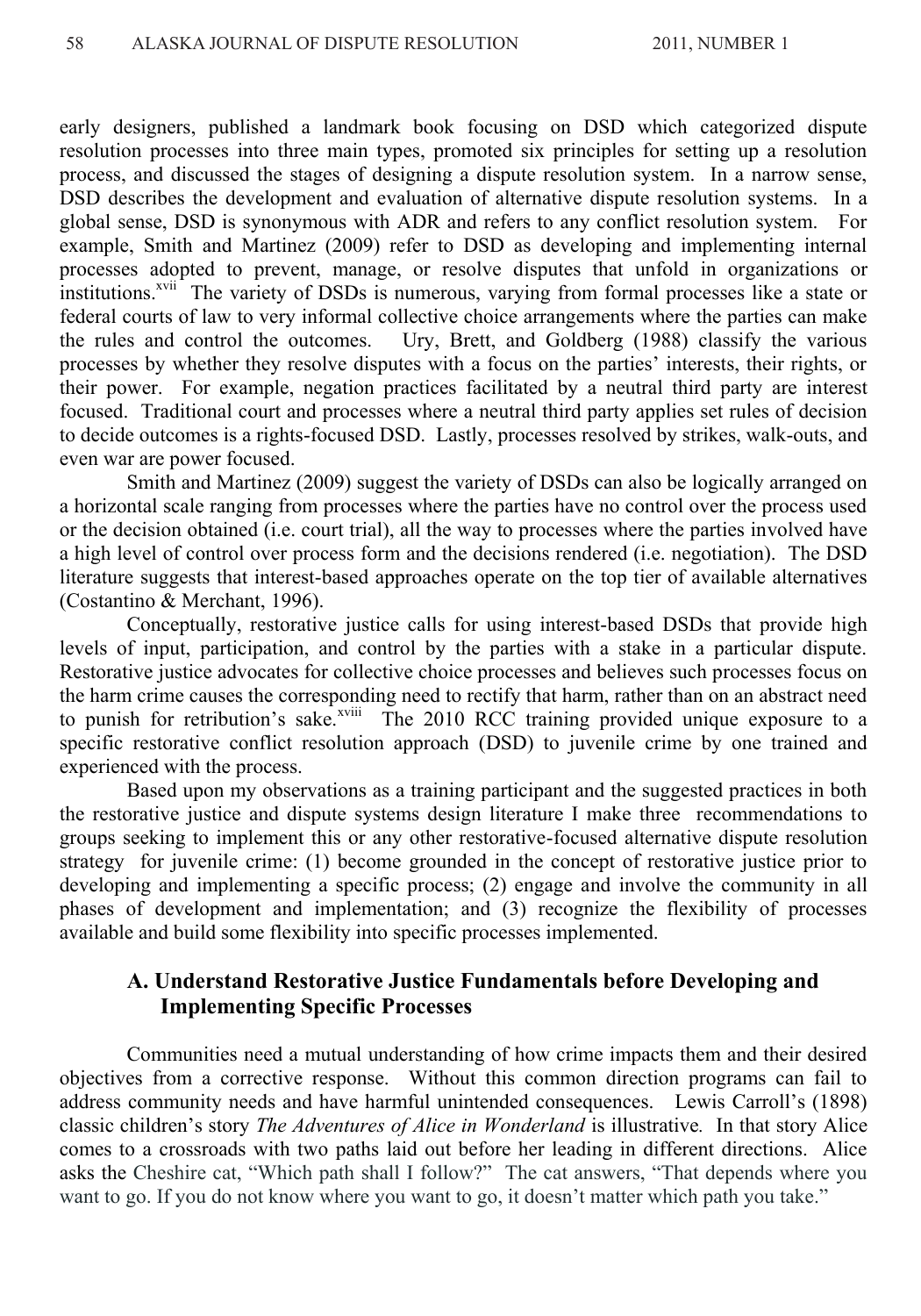Communities and justice agencies can avoid this indecision and uncertainty through early community dialogue regarding how crime is impacting them and what they hope to accomplish in a conflict resolution scheme. When this dialogue occurs people identify the issues they face, the resources available, their capacity to address the issues, and they can create specific mechanisms for accomplishing desired objectives and meet the needs of those impacted by the offenses.

Ms. Binder masterfully demonstrated the importance of this concept by beginning her training with various group activities where restorative values such as respect, active listening, and valuing cultural differences were practiced. These group exercises focused on helping participants gain comfort with each other, see the group's broad diversity, and explore collective beliefs about the effects of harmful behavior and the needs of those impacted by it. Because group responses mirrored the underlying theme and overall objectives of restorative justice, participant responses naturally led into a presentation of the core values and principles of restorative justice. Ms. Binder connected our own innate beliefs to restorative justice philosophy. It became apparent that restorative justice resonated with the personal beliefs of the training participants. Understanding the values, principles, and objectives of restorative justice generally paved the way for seeing how the Restorative Community Conferencing model is specifically structured to accomplish these ends. Once united by a common understanding of the impacts of crime and the needs of the various parties impacted by it, participants were prepared to discuss specific strategies.

Communities, as did the participants in this training, need a clear unified vision regarding the goals of conflict resolution prior to implementing specific programs. $x$ <sup>xix</sup> This requires community dialogue. This initial dialogue cannot be skipped without jeopardizing the effectiveness of a selected response. Presenting, or worse yet, imposing, specific conflict resolution strategies on communities without laying this groundwork reduces the ability of community members to understand and assess the value of a particular practice. The process may not accurately address the needs of the parties involved or accomplish desired outcomes.

## **B. Involve the Community in All Stages of the Process**

The need for initial community dialogue about restorative justice as a concept is just part of a larger need to involve the community in all aspects of the process of designing and implementing a dispute resolution system. Groups seeking to design alternative restorative-based DSDs must involve the localized community members in the design stage. While the importance of victim, offender, and community involvement is discussed extensively in the restorative justice literature, most of the discussion focuses on participation in the particular process implemented (Umbreit et al., 2005-2006; Van Ness & Strong, 2010).<sup>xx</sup> DSD professionals are more explicit in their literature about the need to create consensus-based resolution processes developed from the ground up with the input and participation of the groups that will be subject to them (Costantino & Merchant, 1996; Ury et al., 1988; Lande, 2002). Two observations during the training demonstrate the importance of this involvement at the design stage.  $^{xxi}$ 

During one small group activity participants discussed a hypothetical juvenile crime situation and identified persons who should be included in the community conference. I recommended convening the restorative conference with just victim, offender, their family members, and perhaps an additional community member or two closely connected to the issue. Several Native participants in my group informed me that failure to include village Elders in a conference would be fatal to its success because of their perceived value in resolving community issues. I did not understand the significance of having village Elders involved in a conflict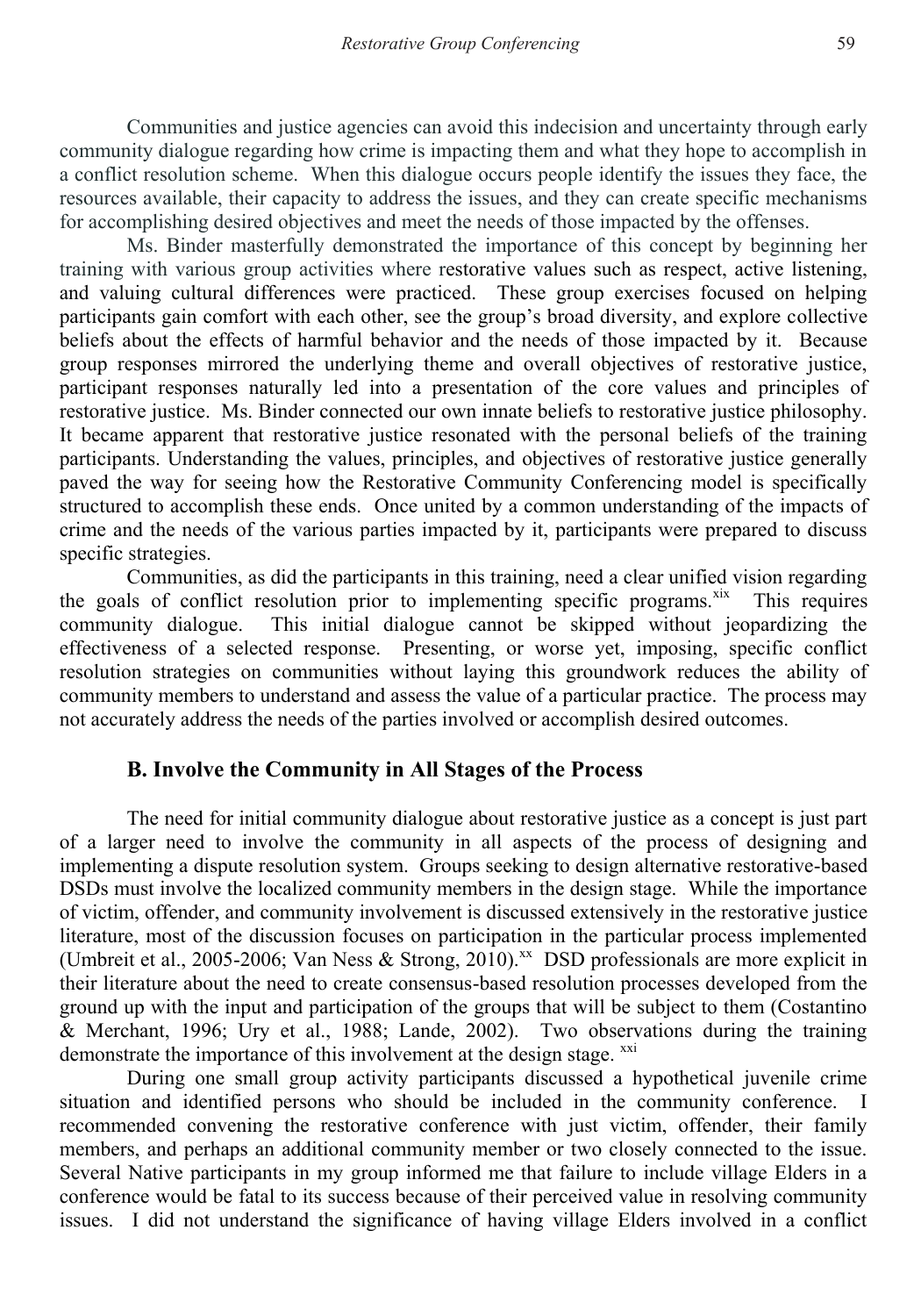resolution process. This exchange demonstrates the danger of having outside groups impose a particular process or program on a community. Such a program may be culturally irrelevant and unsupported by community members.

This concept was further reiterated later in the training by the comments of a participating Elder from the lower Kuskokwim River region. She commented on her years of personal experience watching the State of Alaska come to the villages and impose programs designed to "fix" their problems. This Elder noted the negative sentiments of the villagers and the lack of community support because little effort was made to consult with the communities themselves regarding their needs and desires.<sup>xxii</sup>

Care must be taken that restorative justice and various restorative conflict resolution processes are not imported in a similar paternalistic fashion. Strategies can and should be tailored to fit the various communities and organizations implementing them. Community involvement in dispute systems design develops common understanding and commitment to the effort (Lande, 2002). It helps ensure that processes are culturally relevant and accepted in the communities they serve. (Bunting-Graden, 2007; Schneider, 2008).

I offer a word of caution at this juncture. While the importance of community participation in the design stage is critical, people should avoid becoming overly fixated on whether a particular DSD begins with a true grass-roots initiative or from an organization perceived as having power such as a state judicial system trying to create alternatives to the traditional rights-based framework such as restorative conferencing. Rather, effort and attention should be focused on ensuring a balance between the need for support, participation, and commitment from top-down governmental justice systems and the bottom-up localized citizenry.<sup>xxiii</sup> Without support, participation, and commitment of both groups any alternative restorative-focused DSD will fail to meet desired objectives.

In the United States, government initiated court proceedings are top-down institutions using rights-based processes that follow a commitment to the rule of law.<sup>xxiv</sup> In the juvenile crime context, any alternative interest-based DSD operates in the shadow of larger rights-based court procedures. Juvenile crime is a legitimate concern of the government who has the authority to enforce and punish unacceptable behavior and to protect children. Because the government retains authority over these matters communities are likely to see government-sponsored efforts to more effectively resolve juvenile matters. The RCC process discussed in detail here is a prime example. These programs can remain true to the design principles heralded by DSD professionals and the ideals of restorative justice professionals so long as there is adequate stakeholder involvement in all stages of the design and implementation process. What is important is commitment to and involvement in the alternative processes from both government agencies and the local communities where the processes are used.

Without commitment from the justice system few matters will be referred to alternative interest-based processes. Skepticism may make justice officials reluctant to allocate meaningful support to these processes such as funding. Groups may also experience the creation or retention of legislative impediments to creative alternatives.<sup>xxv</sup> Communities may experience capacity gaps that the state can help to temporarily fill.<sup>xxvi</sup> For instance, trained community facilitators may move and the government can assist in providing training to others, temporarily filling that role.

Equally important to the successful creation and administration of an alternative restorative-focused DSD is localized commitment to the process. Local support increases the availability of community resources such as informal support groups like churches, school officials, and youth groups. It also ensures community perspectives and concerns are voiced as individual matters are resolved. Localized commitment increases the cultural relevance of the outcomes.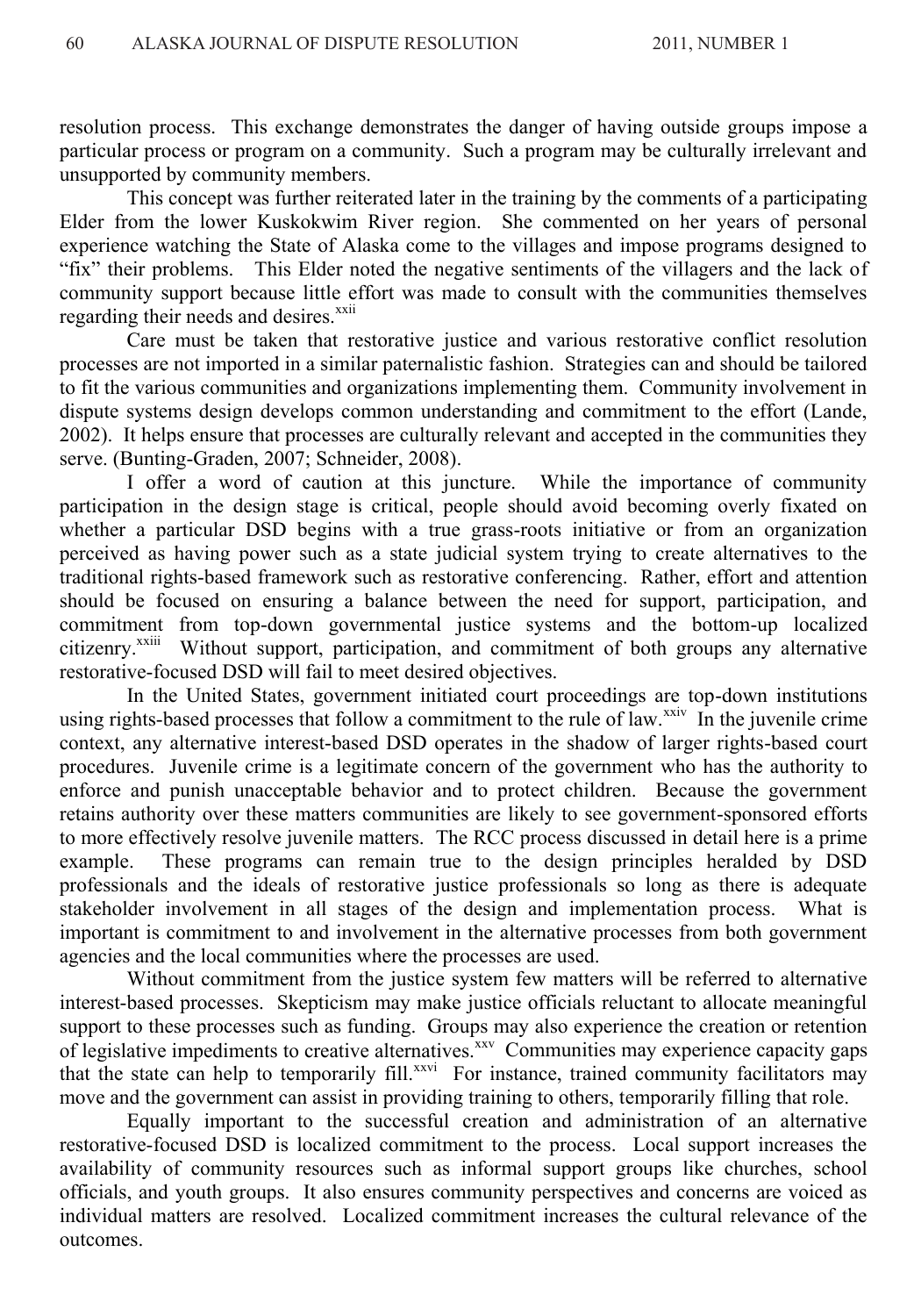Voluntary interest-based DSDs need to co-exist with formal court proceedings, so that in appropriate circumstances parties have the ability to pursue the "justice" they deem important. The commitment to the rule of law and rights-based processes in the United States must not disappear, but rather become the forum of choice for parties unwilling to temporarily set rights aside to explore a more satisfying interest-based alternative.<sup>xxvii</sup> Effective dispute resolution processes must provide the ability to loop back and forward between rights-based and interestbased options (Ury et al., 1988). Both forms of DSD serve important ends. In most conflicts there is a need for peace and justice, but one may be need to be emphasized more than the other depending on the needs of the parties (Schneider, 2008). Selecting one forum in lieu of the other is a conscious value trade-off. Selecting consensual interest-based processes emphasizes restorative values of peace and healing, but decreases formality, consistency, emphasis on rights protection. Rights-based processes sacrifice full investment of all stakeholders at the expense of rights protection.

To enhance governmental support, representatives of the juvenile justice system should be involved and included in the development process. This is true even if the process is initiated at the local citizen level. To ensure internal support from the local citizens these individuals must also be involved in all stages of government-initiated conflict resolution processes. When this level of involvement is achieved communities are more likely to create a balanced restorative approach.

## **C. Restorative Justice is Flexible**

Howard Zehr (1990) refers to restorative justice as a different lens through which we view conflict. There are numerous ways people can resolve conflicts that stay true to restorative principles and lead to desired outcomes. People must be informed that restorative justice is broader than any one specific approach and communities have great flexibility in designing dispute resolution processes that meet their needs. Once designed, it remains important to remember the need for some flexibility in how a particular process is applied to varying circumstances. DSD professionals also echo the importance of flexibility and adjustment to reliable feedback from the participants. This allows communities to determine the strengths and weaknesses of their conflict management system (Costantino & Merchant, 1996).

 The importance of understanding restorative justice's flexible nature became apparent during the 2010 RCC training. As participants discussed the specifics of RCC, the visiting magistrate from Galena, Alaska became frustrated when he realized that the conferencing model, as practiced by Youth Justice in the Yukon, may not fit well with the current practices, legal constraints, and cultures of his particular area. The magistrate commented on his desire that the training would provide a model he could take back and immediately apply in the villages he serves. When he felt conferencing would be difficult to implement he had to step back and see that restorative justice is broader than a single program and perhaps a different restorative approach would work in his area.<sup>xxviii</sup>

There is a lesson here. Individuals believing they can attend a weekend seminar or read a book on a particular process and expect to simply mirror this "restorative justice" in their own community in a rigid fashion are likely to be disappointed. Instead, individuals must gain an understanding of the flexible nature of restorative justice. This can be accomplished by emphasizing the distinction between restorative justice as a concept and specific conflict resolution strategies. It is also more likely to be realized in situations where communities actually assist in the development of specific strategies.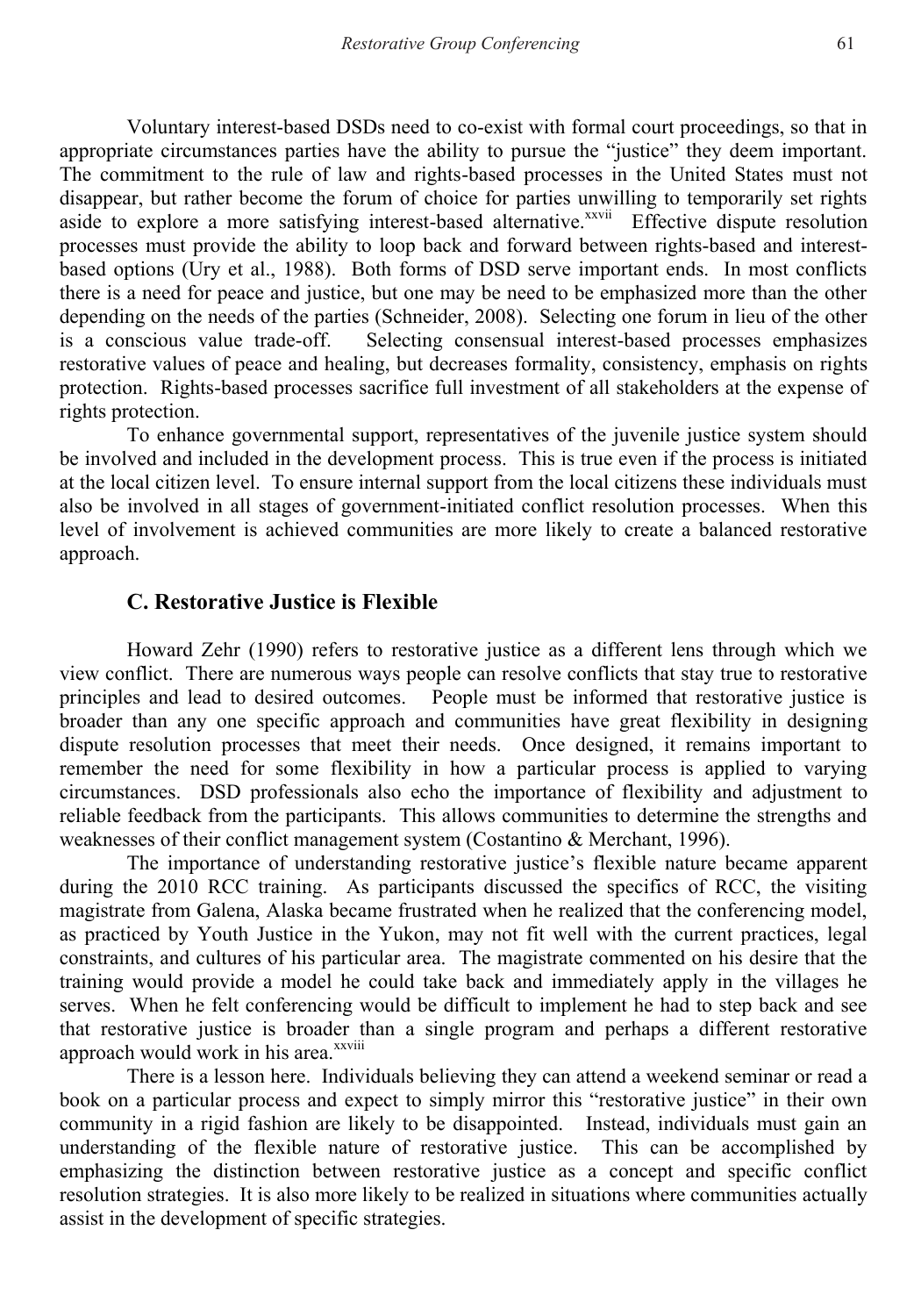For example, cultural differences need to be taken into account when customizing the DSD (Schneider, 2008). Alaska Natives have an ethic of truth telling (Alaska Natives Commission Report, 1993). Natives are trained to confess truthfully with the expectation that their sentences would be fashioned with compassion. The ethic becomes problematic in adversarial rights-based DSDs. A process needs to reflect and value this ethic.<sup>xxix</sup> While structure is important, the values promoted by the system are for more important (Schneider, 2008).

The processes need to be flexible as well. Schneider (2008) discusses the need for a DSD to be customized to the needs of the particular conflict and stakeholders involved. She uses lessons learned from trying to use a standardized practice in handling large tort class action claims and international DSDs. For example, a community may have several distinct cultural groups and a practice may need some adjustment to accommodate that uniqueness.<sup>xxx</sup> Additionally, some conflicts are very personal occurrences between a victim and offender whereas others have larger direct impacts on the broader community. A process, be it mediation, a circle, or a group conference, should seek to tailor its structure to the specific needs of the parties. Conversely, it may be wiser to just use one of several process options depending on which appears to better accommodate the needs.

The point is the need to emphasize and create flexibility rather than rigidity. Consistency and rigid formality has its proper place in rights-based DSDs, but interest-based DSDs will function best with an opposite approach.

#### **Conclusion**

Crime weakens communities because it strains relationships between community members. Criminal responses must attend to these strained relationships and rebuild community ties. (RJJPI, 2010). Punitive responses aimed at retribution and deterrence offer little hope of repairing harms to victims and restoring weakened community relationships. Conflict resolution processes should build positive relationships, increase community capacity in resolving conflict, increase an awareness of the community's strengths and weaknesses, and create informal support systems for victims and offenders (RJJPI, 2010). Unlike the rights-focused court processes most commonly used, restorative-focused processes seek to achieve these outcomes.

Guided by the fundamental precepts of restorative justice philosophy, the Yukon Government has developed a specific approach aimed at addressing juvenile crime. While the conferencing process, as practiced in the Yukon, may not be the process of choice for other communities, it offers an excellent example of one that is restorative. After personally practicing general facilitation skills, modeling pre-conference meetings with victims and offenders, and participating in a mock conference I am convinced that the process is designed to incorporate restorative values and produce restorative outcomes. Further research should be conducted to determine if, as applied, these Restorative Community Conferences are actually producing the desired outcomes envisioned. Setting that important research aside for another day, I have shared three recommendations for those seeking to design and implement similar restorative processes.

First, future efforts to promote restorative justice should begin with community discussion and dialogue about community conflict, the harm it creates, and the ultimate desired objectives from the response. Conscious reflection fosters self-realization of the gross inadequacies of a retribution-oriented approach to conflict resolution. Communities will see the need for a more balanced approach that better serves the needs of victims, offenders, and their communities. Exploring these issues demonstrates that restorative values are woven into their personal and social fabric. Crime matters because of the harm it causes others and the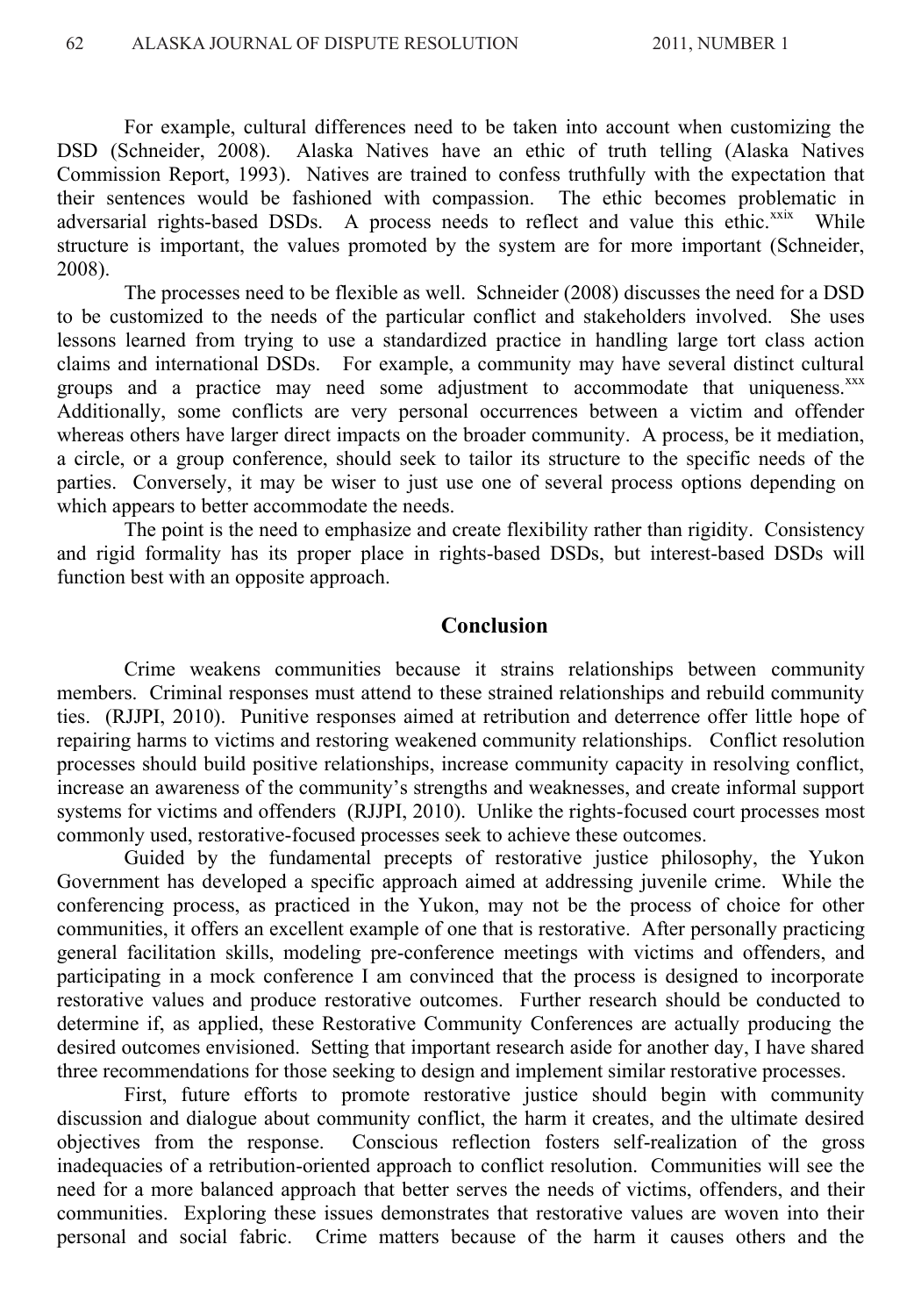relationships impacted. Addressing these harms has greater value than punishment for retribution or deterrence. Communities see they have a role in their own destiny.

This community dialogue can occur in many forums and in various ways. Concerned community members can organize and assemble with the purpose of discussing these important issues. Government agencies and educational institutions can sponsor such gatherings. Traveling to communities and introducing specific processes such as victim-offender mediation, victimimpact panels, circle processes, or conferencing processes offers little hope of success unless and until those communities have identified the fundamental goals and values of a balanced conflict resolution system. Many of these processes can be used in punitive fashion if they are not guided by underlying restorative objectives. For example, a circle process can be unduly destructive for offenders and their families if it solely focuses on community condemnation and shaming. But, if guided by restorative justice philosophy these circles will realize that only to the extent these expressions are turned to constructive reintegration efforts will they have any lasting benefit.

Second, care must be taken that restorative justice and various restorative conflict resolution processes are not imposed by an outside group on a community. Community involvement in dispute systems design is necessary to long term support. It develops common understanding and commitment to the effort. It helps ensure that processes are culturally relevant and accepted in the communities they serve. This builds a stable foundation for whatever program is implemented because it is grounded on unified efforts and commitment of the community members. At a minimum, it offers a perception of substantive control by allowing parties a voice in a respectful manner. Beyond that it develops a process that allows for personalized agreement that meets their interests in a process where they have had some level of control (Schneider, 2008).

Finally, communities and other agencies seeking restorative alternatives are wise to recognize the flexibility at their disposal. The beauty of interest-based, consensually-derived processes is their ability to adapt to the individual needs of the stakeholders and the various types of conflict encountered. No one process should be rigidly imposed on a community.

Ultimately, restorative processes allow for greater application of the concepts such as authority, responsibility and accountability. Instead of being abstract terms used and imposed by a formal court, restorative processes allow for encounter, dialogue, and a consensus decision making by those most impacted by an offense. This involvement fosters active rather than passive responsibility (RJPPI, 2010; Bazemore & Schiff, 2001; Braithwaite & Roche, 2001; Daly, 2000). Active responsibility builds competency, self-respect, and fosters bonding between offenders, victims, and other community members. The Yukon Government has furthered this important work by providing an example to which others can look for guidance. Combined with other lessons learned from restorative justice and DSD specialists, communities are more likely to experience success in their efforts.

<sup>&</sup>lt;sup>i</sup> Special appreciation is given to Valarie Binder, Restorative Community Conference Program Coordinator for Youth Justice, Department of Health and Social Services, Yukon Government for her willingness to share her knowledge and expertise to the University of Alaska Fairbanks. Appreciation is also given to the

Yukon Government for its willingness to allow Ms. Binder to share training materials and manuals with us. ii This article uses the term "juveniles" because it is the common term used in Alaska. In Canada, juveniles are referred to as "youth" or "young persons" age 12 to 17 years.

iii Professor David Professor David of the UAF Justice Department was the impetus behind this training. Blurton spent countless hours arranging and preparing for Ms. Binder's visit.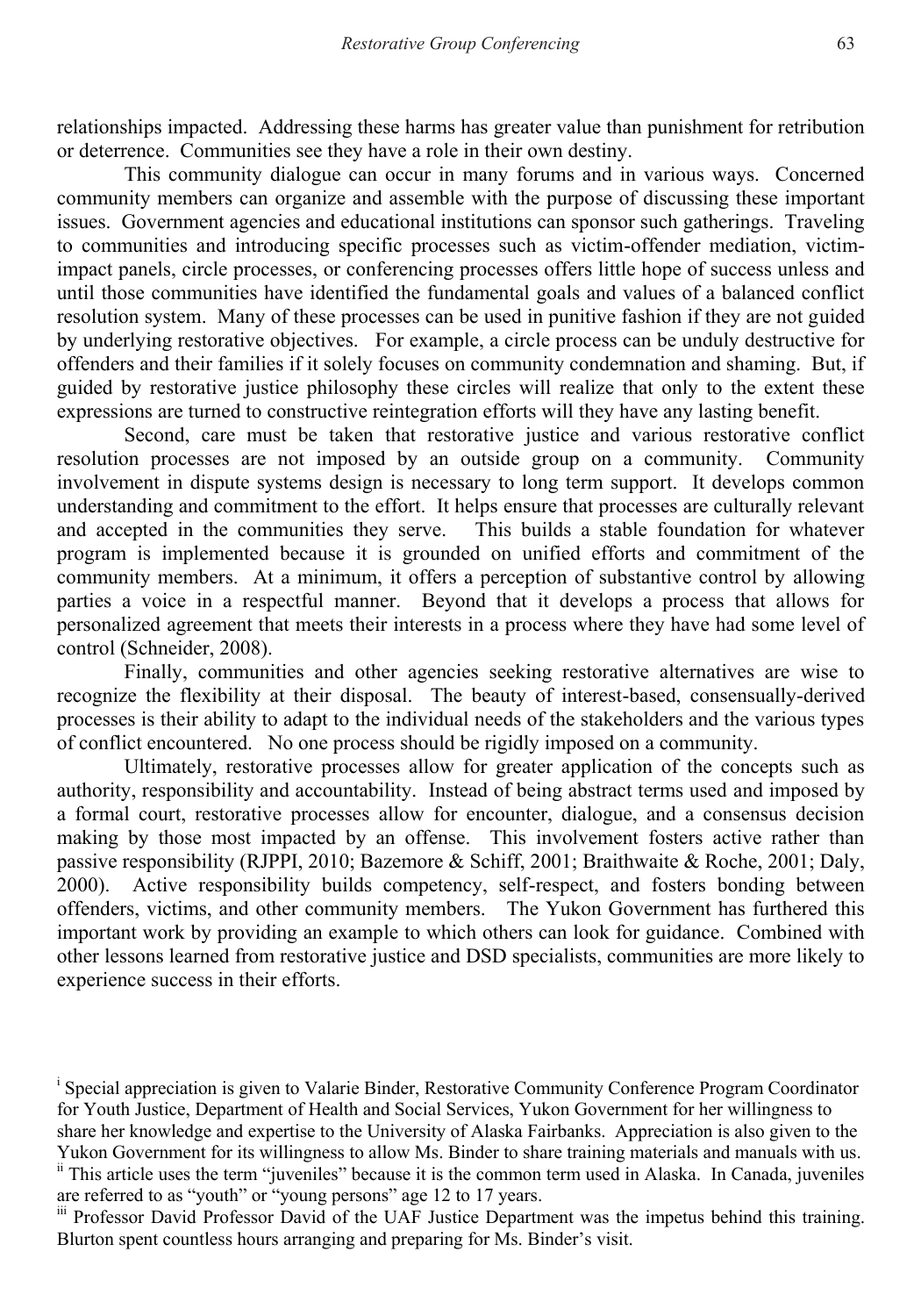<sup>iv</sup> The first manual titled Restorative Justice: Principles, Practices and Implementation provides training curriculum developed following the 1996 US National Institute of Corrections Videoconference on Restorative Justice as a cooperative agreement with the Florida Atlantic University Community Justice Institute, with active involvement from the National Institute of Corrections (RJPPI, 2010). The manual is a version of that curriculum which has been amended and organized to meet the Yukon Restorative Community Conferencing Program's specific training needs. With permission from the NICC, the second manual is titled Facilitating Restorative Community Conferences and contains materials originally produced by the Minnesota Department of Corrections that has similarly been amended to meet the needs of the Yukon Conferencing Program (FRCC, 2010).

v The RJPPI (2010) training manual provides a list of Zehr and Mika's (1998) "sign posts" or signals demonstrating a restorative approach exists. Conflict resolution processes are restorative when they:

(1) Focus on the harm created by wrongdoing more than laws violated;

(2) Equal concern and commitment is shown to victims and offenders and involving both in the process;

(3) Efforts are made to restore the victims by empowering them in the process and responding to their perceived needs;

(4) Support is given to offenders while encouraging them to understand, accept, and carry out their obligations;

(5) Those involved recognize that while offender's obligations may be difficult, they are not designed to inflict harm upon the offender and they must be achievable;

(6) Opportunities for dialogue are provided between victims and offenders as appropriate;

(7) Collaboration and reintegration are encouraged rather than coercion and isolation;

(8) The affected community is involved which empowers the community by increasing its capacity to recognize and respond to the sources of community crime;

(9) Attention is given to unintended consequences of our actions and programs; and

(10) Respect is shown to all parties involved.

<sup>vi</sup> Even in international disputes there is a call for more victim-focused processes, and international dispute systems designers are looking to restorative justice for an example (Schneider, 2008).

vii Commentators on designing conflict resolution systems such as Andrea Kupfer Schneider (2008) indicate dispute resolution systems that do not seek for peace and for justice fail to provide long-term solutions. Schneider (2008) discusses situations where justice (i.e. convictions by a court of law or similar authority) without peace or healing have proven a temporary fix. Schneider also provides examples where the opposite has been true. She concludes that most conflicts require both peace and justice and suggests that different processes are needed depending on these two co-existing needs. Restorative justice commentators such as Braithwaite and Roche (2001) suggest that processes focused on restorative justice can meet both these aims because restorative justice fosters peace and healing, but does not ignore the importance of personal accountability. However, accountability in restorative justice is not reached through passively accepting punishment imposed by a third party, but rather by investing oneself in active efforts to repair damage caused. The accountability Braithwaite and Roche describe better satisfies the "justice" Schneider (2008) addresses.

viii The RJJPI manual (2010) discusses the importance of cultural attunement when selecting and implementing restorative practices and programs. The manual describes cultural competence as the ability of organizations and systems to function and perform effectively in cross-cultural situations. Cultural competence enables persons to live, work, educate, and serve in diverse settings. Primarily, it requires willingness to value the cultural diversity in the delivery of services to all segments of a particular population. Current justice practices often impose white, middle-class values of the majority group on minority populations. Difficulties arise when these majority values are used to judge the intelligence, mental health, and appropriate behaviors of other cultures. Where there is disconnect between value systems care must be given to make responses culturally relevant and meaningful (FRCC, 2010).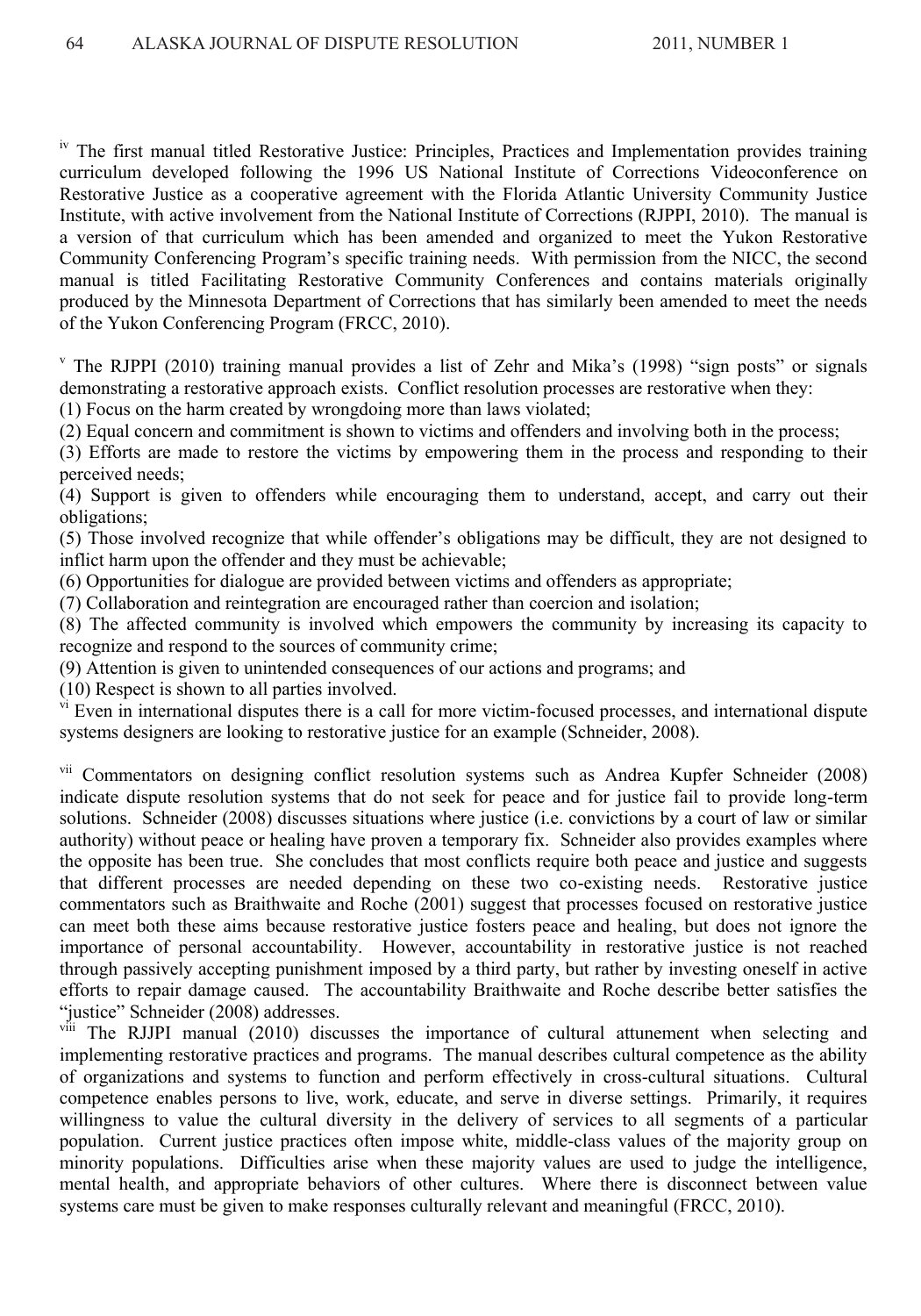<sup>ix</sup> In her editorial comments to this article, Ms. Binder explained that although conferencing is mandated in Canada under Federal legislation – the Youth Criminal Justice Act, these conferences are not specifically restorative. Health and Social Services (H&SS), Yukon Government recognized an opportunity to establish a Restorative Community Conference Program which would reflect the spirit of the Act as set forth in the YCJA preamble. To this end, H&SS went a step further and created a Conference Advisory Committee whose purpose is to review and make recommendations on best practices for the establishment of the Yukon "Rules for the Convening and Conducting of Conferences under the Youth Criminal Justice Act". Membership includes: Public Prosecution Service of Canada (PPSC); Crown Witness Coordinator, PPSC; Yukon Legal Services Society; Royal Canadian Mounted Police; Territorial Court of Yukon; Victim Services, Department of Justice, YG; Department of Education, YG; Community Justice Committees; Council of Yukon First Nations (CYFN); First Nations not represented by CYFN: Ross River Dena Council and Kwanlin Dun First Nation, Vuntut Gwitchin First Nation, and Liard First Nation; and Youth Justice, Department of Health & Social Services, Yukon Government.

x This conferencing process is labor intensive. Ms. Binder indicated that matters can take between 25–40 hours from initial referral to final conference conclusion. Most of this time is spent in pre-conference work.

<sup>xi</sup> The training participants were able to role play with partners the process of calling victims and offenders. The training manual contains useful guides on what to discuss with each during this initial phone call (FRCC, 2010, pp. 54-55). The facilitator should introduce him or herself and set up an in-person meeting to discuss the process. A telephone call is not the time to discuss the conferencing process in detail because too much detail about conferencing in the phone call may cause these persons to feel there is no need for a subsequent in person visit. The personal visit is crucial to allow the facilitator to gauge the appropriateness of the conference and build trust and rapport (FRCC, 2010).

The in person meeting, called the "preparation meeting," usually occurs at a private place that is convenient to the individuals such as their home. It is recommended that offenders be contacted and visited first because learning the offender's interest in participating can help ensure the victim's hopes for a conference are not prematurely raised. Additionally, these early meetings with the offender may lead to some information that the offender is willing to allow the facilitator to share with the victim which may mitigate some of the victim's fears that would preclude them from participating (FRCC, 2010).

When youth are involved, preparation meetings should occur with parents and the minors together. Facilitators are counseled to never meet alone with youth for liability, safety, and time efficiency reasons. Facilitators must also be aware of their own safety. They should not remain in places they feel uncomfortable or where angry emotions are not under control, or where parties are under the influence of drugs or alcohol. Facilitators are also counseled not to reveal private information about them that could compromise their safety. Most facilitators do not reveal their home address or their home phone number. Contact with the facilitator should occur at work or other places agreeable to the parties and phone contact should be made through a work number (FRCC, 2010).

 $x_i$ <sup>xi</sup> The FRCC manual (2010) suggests having either the victim or offender, along with their respective supporters, show up twenty to thirty minutes prior to the conference. Staggered arrival times help the facilitator check on the readiness of each group and answer any specific last minute questions. This also reduces potentially harmful pre-conference interaction. The manual recommends not having the two groups sit together without the facilitator present, and suggests that a site with separate waiting rooms may best accommodate this.

 $x_i$ <sup>xi</sup> The FRCC (2010) participant manual suggests that this decision is based on knowledge of the participants. If there are multiple victims or offenders facilitators should consider having them speak prior to the others because this sets a serious and thoughtful tone. Ms. Binder suggested normally having the offender speak first because this demonstrates responsibility.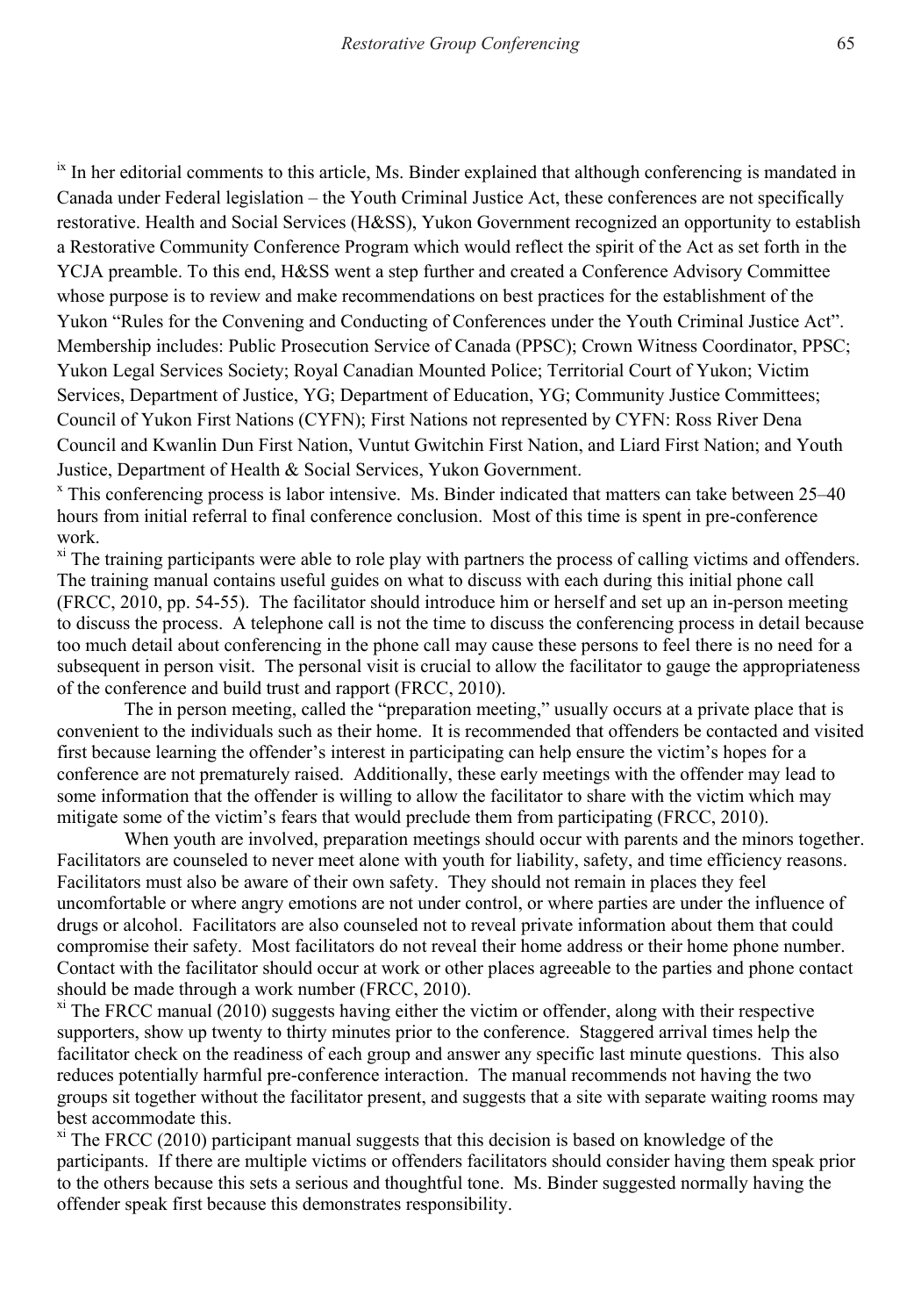$\frac{x}{x}$ <sup>xiv</sup> Consensus-based decisions are ones that all parties can agree to support (FRCC, 2010).<br><sup>xv</sup> Facilitators must develop and demonstrate strong communication skills such as active listening, using

silence at appropriate times, questioning in ways that elicit valuable information, and confirming the content of what others say as they express themselves (FRCC, 2010). Facilitators need to suspend judgment and separate behavior from the persons participating so as to allow for open-minded and uncritical progress through the stages of the conference. Facilitators must also be aware and tolerant of communication differences among the parties participating. There may be differences in eye-contact, personal space; and tone which are attributed to cultural distinctions rather than level of remorsefulness and willingness to accept responsibility (FRCC, 2010). Facilitators must be conscious of their own body language, vocal tone and word choices, and emotional expressions. Facilitators must also develop proper techniques for offering feedback (FRCC, 2010). Facilitators must remember they are not participants in the conflict. Their role is to facilitate the progress of the others who are tasked with the responsibility to come to agreement. Facilitators watch, remind participants of the ground rules, assist the conversation along when needed, but are not responsible for the final outcome of the conference (FRCC, 2010). The training manual provides a great description of the duties and responsibilities, the qualifications needed, the skills needed, and knowledge of the conferencing process (FRCC, 2010).

xvi Co-facilitation by two trained facilitators may be a useful option. Potential benefits include increased safety, another person's assessment of the situation, and assistance in facilitation when difficulties arise or another viewpoint on how to address the case may be useful. If a case involves multiple offenders or victims, a co-facilitator can help address these complexities. If co-facilitators are used it is important for them both to meet all of the participants prior to the actual conference. This means that it is not appropriate to divide the cases during the preparation phase for quickness in preparation of the parties (FRCC, 2010). If one facilitator cannot make a pre-meeting, they should schedule time prior to the conference to get to know the participants (FRCC, 2010).

<sup>xvii</sup> The term DSD was coined and used in the business world to describe the purposeful creation of alternative dispute resolution processes for handling conflicts because businesses were dissatisfied with time-consuming and costly court processes (Lipsky, Seeber & Fincher, 2003, p. 6; Ury et al., 1988). However, DSD has broader application than just alternative dispute practices for handling internal employment grievances and contractual disputes. In reality, the term describes all types of civil and criminal justice systems, even those created by a national government (Bingham, 2008; Smith & Martinez, 2009). In fact, international forums addressing global disputes are DSDs (Schneider, 2008; Bunting-Graden, 2007).

<sup>xviii</sup> Bingham (2008) encourages considering justice-related outcomes in the design and evaluation stage. She notes that the "justice" these various processes produce depends on who designs the system, what are their goals, and how they exercise power in the process. Justice has many definitions, one of which is commonly addressed in the restorative justice literature.

xix *See e.g.* Paffenholz (2003, p. 3) and Bunting-Graden (2007) who recommend an analysis of the interests, goals, and commitments of the main stakeholders take place as the initial stage in dispute system design.

<sup>xx</sup> In fact, this was mirrored in the 2010 Restorative Community Conference training. There was extensive discussion of stakeholder involvement in the conferencing process, yet no emphasis on the need for stakeholder involvement in the design stage. The Yukon's Restorative Community Conferencing model was created by the government, and I wondered what level of community input went into its design and the decision to adopt that process.

xxi The training described the role of community involvement in the Restorative Community Conferences convened and in post-conference reparation and reconciliation efforts. However, the need for community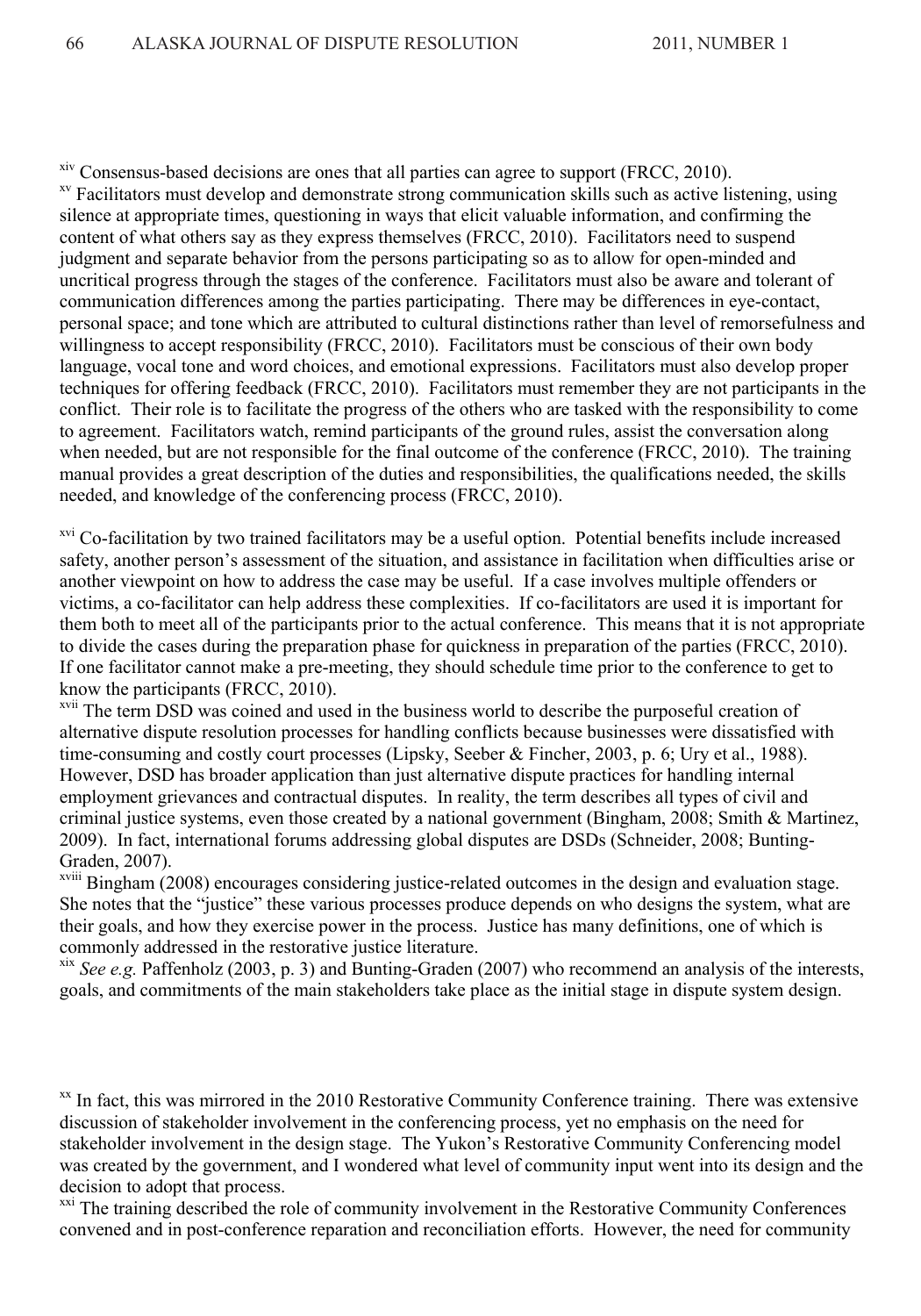involvement in the design stage of a specific community response was not emphasized. The RJPPI (2010) training manual introduces the concept of community involvement in systems design on page 10 by asking the following thought-provoking questions: (1) "If we were to develop a process together, creating a sketch that gives us the general outline of our shared sense of what it would look like – what would be the characteristics of this process?"; (2) "What is your community's interpretation of and response to justice?"; and (3) "What is the justice response unique to your area?" Yet, there was no training time devoted to these questions or the broader topic of community involvement in the design stage. Participants from a wide variety of places and cultures were gathered, and it would have been valuable to learn of various formal and informal processes used to handle community conflict. By reflecting on current practices in our various areas we might have noticed cultural differences unique and important to particular areas and people. More emphasis on community involvement in the design stage would apprise participants of the dangers of imposing programs, even those believed restorative in nature, upon communities.<br><sup>xxii</sup> In 1992, Congress initiated a study on the status of Alaska Natives and their communities. A common

theme emerging from the research is the inability to take ownership in local economics, government, and conflict resolution. Official recommendations from the study included calling for empowering Alaska Natives to design and carry out solutions. The report concluded that tribal councils and village people need to regain inherent responsibility for village problem solving. The state court system cannot rob them of the opportunity and obligation of developing dispute resolution bodies and procedures that are consistent with the predominant cultures of the village (Alaska Natives Commission Report, 1994).

xxiii Schneider (2008) discusses the need for this bottom-up and top-down support and commitment in DSDs implemented at the international level.Her observations have similar application to the juvenile crime

context.xxiv It should be noted that juvenile matters are treated in a more rehabilitation-oriented fashion. Juvenile courts have sought to balance the need for rights-based protections and the need for interest-based remedies. What has resulted is a rights-based adjudicatory phase followed by an interest-based sentencing phase. Additionally, court systems have furthered their expansion of therapeutic courts which follow a similar approach in adult cases.

<sup>xxv</sup> For instance, Alaska's statutes expressly allow judges to consider the negotiated agreements between victims, offenders and community members in their sentencing decisions, except in cases of robbery, arson, extortion, coercion, and domestic violence situations. See Alaska Statute 12.55.011(2010). If justice system officials and the Legislature gained more confidence in the ability of consensus-based processes to safely handle these matters such exceptions in the law might disappear.

<sup>xxvi</sup> Bunting-Graden (2007) argues that even DSDs created by international actors such as the United Nations should promote local ownership. She notes that local institutions should be capable of accommodating these international actors when and if they need to step in and fill capacity gaps. Smaller communities with limited resources may experience similar capacity gaps.

xxvii This commitment to the rule of law and rights-based processes must not disappear because it provides necessary protection against the arbitrary and unlawful exercise of authority over an individual by the government. Yet, the inadequacy of a rights-based model to meet the reparative and restorative needs of crime victims, offenders, and their communities is the very catalyst for many alternative interest-based DSDs.

xxviii To her credit, Ms. Binder recognized this frustration, spoke to the flexibility of restorative justice, and encouraged participants to remember that they should develop processes that work for them. To the Galena Magistrate's credit, he has become an outspoken proponent of restorative justice and is working to implement restorative strategies such as community talking circles to provide a community recommendation in sentencing.<br>xxix Schneider (2008) shares another power example of this principle from the Timorese culture.

 $\frac{1}{x}$  This concept ties back to the importance of community involvement in the development of a community dispute resolution process. When this occurs various cultural values are expressed and communicated, the dispute resolution process naturally adopts a blending of these values, communities will feel real ownership in the problems and the solutions, the power of informal social control mechanisms is harnessed, cultural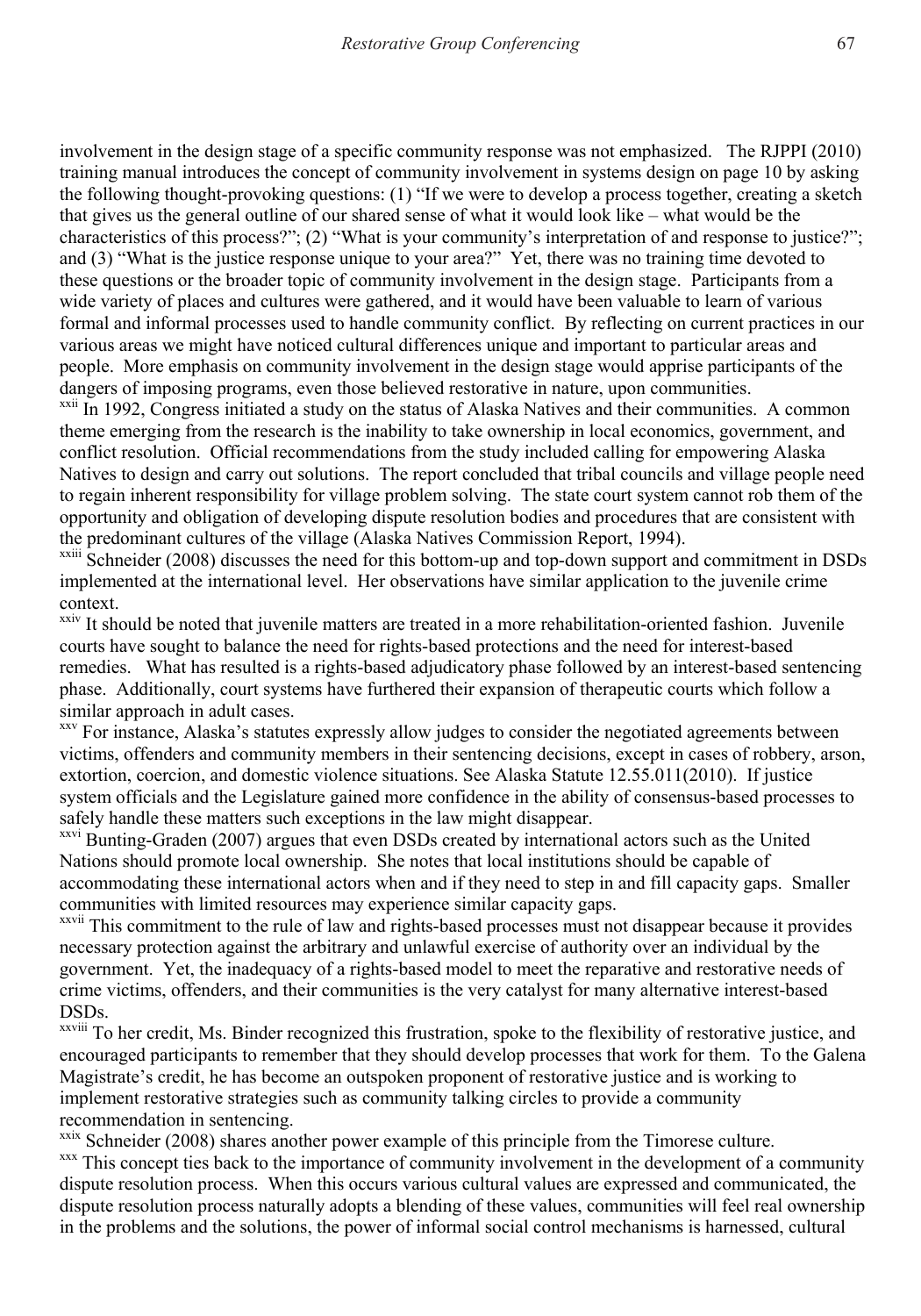norms and identity will actually be reinforced, and communities take greater responsibility for their wellbeing (RJPPI, 2010). Blending and working within various cultures presents challenges, but addressing them early will increase the potential effectiveness of any restorative processes implemented. Communities that have carefully thought about cultural issues are more likely to successfully work through them as their program develops.

### **References**

- Achilles, M. & Zehr, H. (2001). Restorative justice for crime victims: The promise, the challenge. In G. Bazemore & M. Schiff (Eds.), *Restorative community justice: Repairing harm and transforming communities.* (pp. 87-100). Cincinnati, OH: Anderson Publishing Co.
- Alaska Natives Commission. (1993). *Alaska Natives Commission Final Report.* Retrieved from http://www. Alaskool.org/resources/anc/anc00.htm.
- Bazemore, G. & Shiff, M. (2001). *Restorative community justice: repairing harm and transforming communities.* Cincinnati, OH: Anderson Publishing Co.
- Bazemore, G. & Umbreit, M. (2001). *A Comparison of Four Restorative Conferencing Models.* The United States Department of Justice Office of Juvenile Justice and Delinquency Prevention. Retrieved from http://www.ncjrs.gov/html/ojjdp/2001\_2\_1/contents.html.
- Bingham, L. B. (2008). Designing justice: Legal institutions and other systems for managing conflict.  *Ohio State Journal on Dispute Resolution, 24*(1), 1-51.
- Braithwaite, J. (1989). *Crime, shame and reintegration.* New York: Cambridge University Press.
- Braithwaite, J. & Roche, D. (2001). Responsibility and restorative justice.In G. Bazemore & M. Schiff (Eds.), *Restorative community justice: Repairing harm and transforming communities.* (pp. 63-84). Cincinnati, OH: Anderson Publishing Co.
- Bunting-Graden, J. (2007). Transitional justice *is* an exercise in dispute system design. Retrieved from www.law.harvard.edu/academics/clinical/hnmcp/BuntingGradenpaper.pdf.
- Carrol, L. (1898). *Alice's Adventures in Wonderland*, 89.
- Claassen, R. (1996). Restorative justice fundamental principles, presented May 1995 at NCPCR, revised May 1996 at UN Alliance of NGOs Working Party. Retrieved from Fresno Pacific University Center for Peacemaking and Conflict Studies at http://peace.fresno.edu/docs/rjprinc.html.

Cole, D. (2011, January 30). With prison costs rising, state seeks alternatives to new jails. *The Fairbanks Daily Newsminer.* Retrieved from http:www.newsminer.com.

- Crawford, A. & Clear, T. (2001). Community justice: Transforming communities through restorative justice? In G. Bazemore & M. Schiff (Eds.), *Restorative community justice: repairing harm and transforming communities.* (pp. 127-149). Cincinnati, OH: Anderson Publishing Co.
- Christie, N. (1977). Conflicts as property. *British Journal of Criminology, 17*(1), 1-15.
- Daly, K. (2000). Revisiting the relationship between retributive and restorative justice. In
- H. Strang & J. Braithwaite (Eds.), *Restorative justice: philosophy to practice.* (pp. 33-54). Aldershot, England: Dartmouth.
- Lande, J. (2002). Using dispute system design methods to promote good-faith participation in courtconnected mediation programs. *UCLA Law Review, 50*, 69-141.
- Lipsky, D., Seeber, R. & Fincher, R. (2003). Emerging systems for managing workplace conflict: Lessons from American corporations for managers and dispute resolution professionals. San Francisco, CA: Jossey-Bass.
- Paffenholz, T. (2003). Designing transformation and intervention processes. Berghof Research Center for Constructive Conflict Management. Retrieved from http://www.berghofhandbook.net/documents/publications/paffenholz\_handbook.pdf.